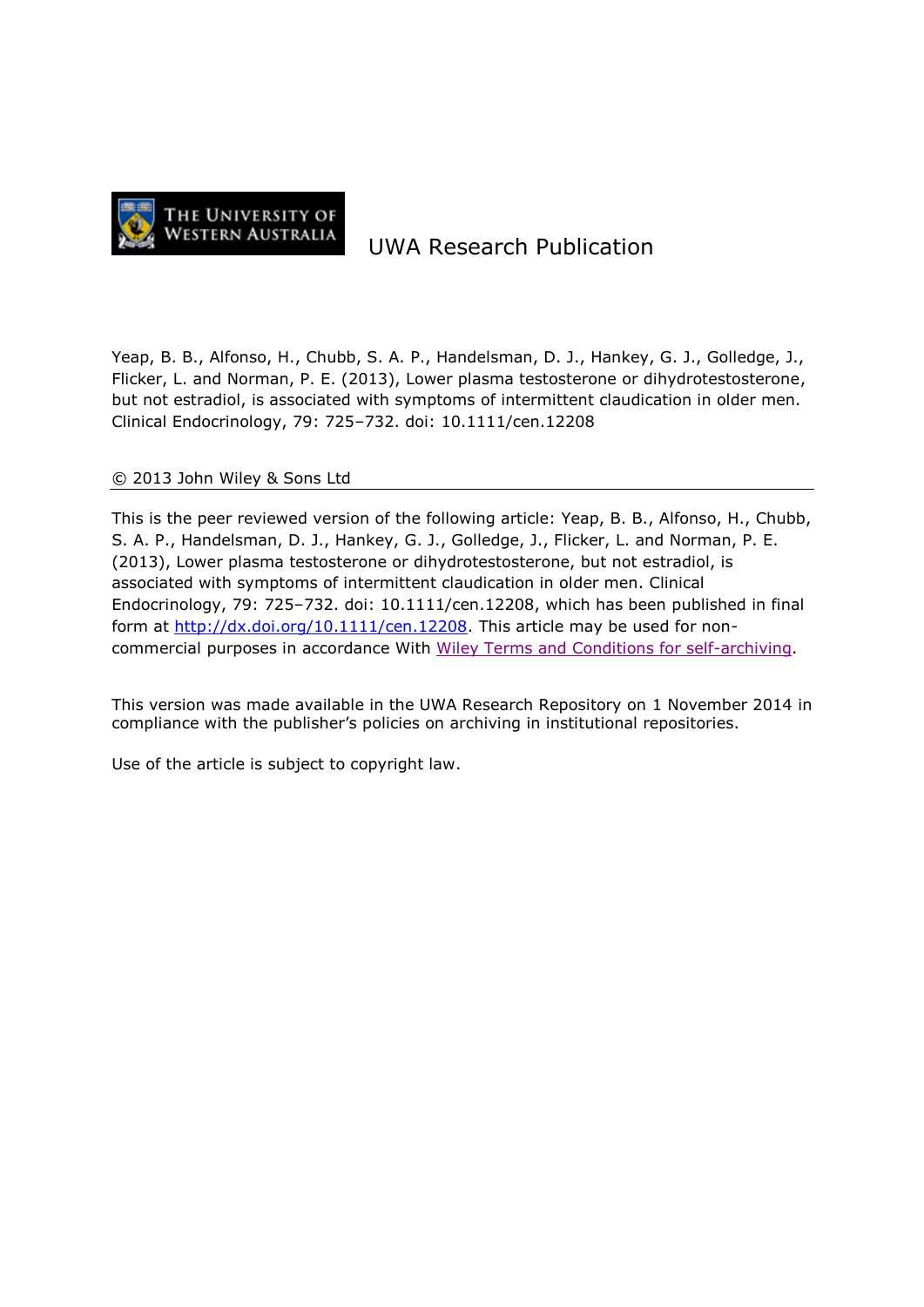#### **Title**

Lower plasma testosterone or dihydrotestosterone, but not estradiol, are associated with symptoms of intermittent claudication in older men.

#### **Short title**

Sex steroids and claudication

## **Authors**

Bu B. Yeap<sup>1,2</sup>, Helman Alfonso<sup>3</sup>, S.A. Paul Chubb<sup>1,4</sup>, David J. Handelsman<sup>5</sup>, Graeme J. Hankey<sup>1</sup>, Jonathan Golledge<sup>6</sup>, Leon Flicker<sup>1,3</sup>, Paul E. Norman<sup>7</sup>

### **Institutions**

<sup>1</sup>School of Medicine and Pharmacology, University of Western Australia, Perth, Western Australia, <sup>2</sup>Department of Endocrinology and Diabetes, Fremantle Hospital, Fremantle, Western Australia, <sup>3</sup>Western Australian Centre for Health and Ageing, Centre for Medical Research, University of Western Australia, <sup>4</sup>PathWest Laboratory Medicine, Fremantle and Royal Perth Hospitals, Perth, Western Australia, <sup>5</sup>ANZAC Research Institute, University of Sydney, Sydney, New South Wales, <sup>6</sup>Vascular Biology Unit, School of Medicine and Dentistry, James Cook University, Townsville, Queensland, and <sup>7</sup>School of Surgery, University of Western Australia, Perth, Western Australia, Australia.

## **Correspondence**

Bu Beng Yeap MBBS PhD

School of Medicine and Pharmacology,

Level 2, T Block, Fremantle Hospital, Alma Street,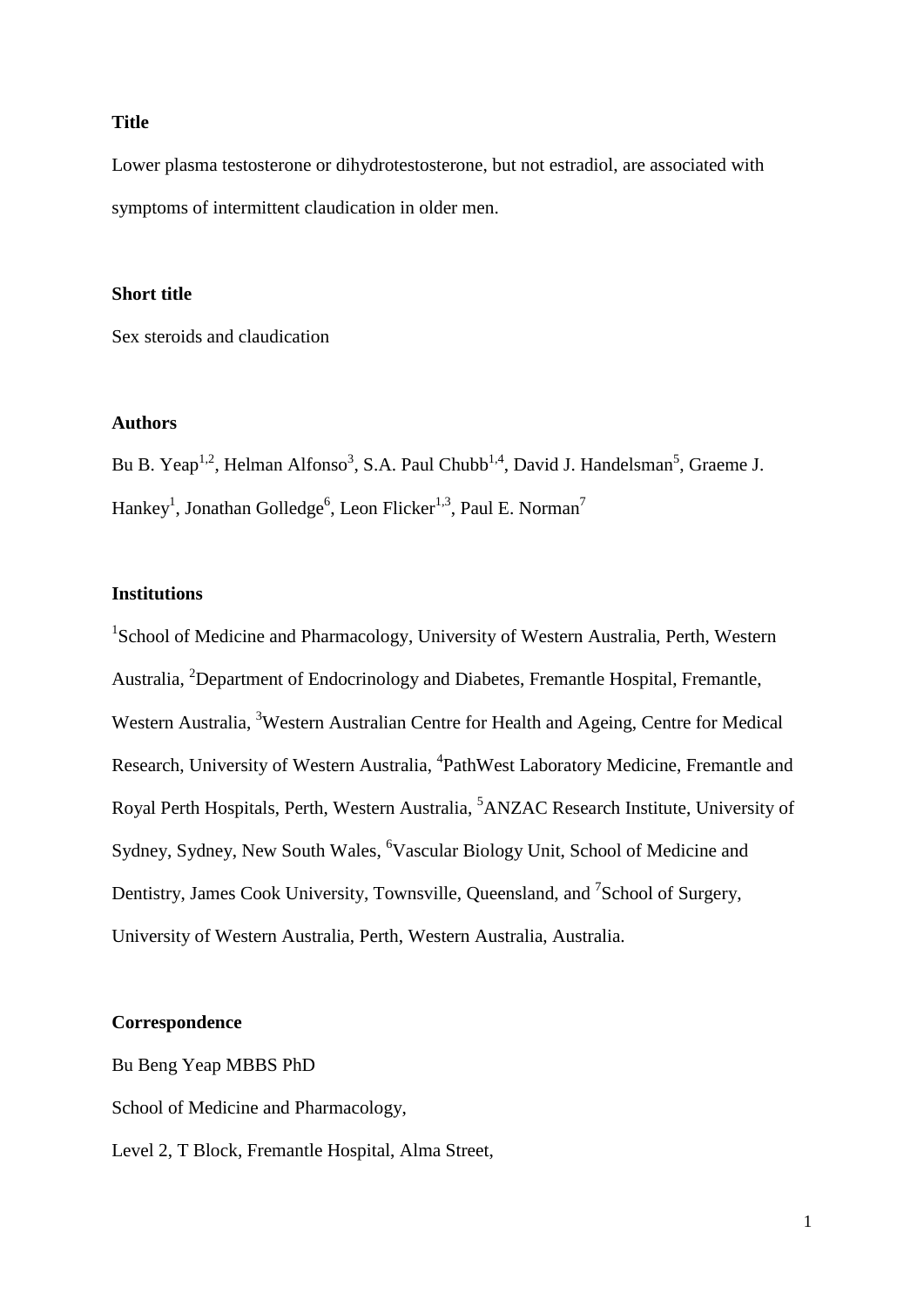Fremantle, WA 6160, Australia. Tel: +61 (8) 9431 3229 Fax: +61 (8) 9431 2977 Email: [byeap@cyllene.uwa.edu.au](mailto:byeap@cyllene.uwa.edu.au)

## **Key words**

Testosterone, dihydrotestosterone, estradiol, mass spectrometry, claudication, male ageing

#### **Acknowledgements**

We thank the staff of PathWest Laboratory Medicine, Fremantle and Royal Perth Hospitals, Perth, Western Australia, and the ANZAC Research Institute, Sydney, New South Wales, Australia, for their excellent technical assistance. We thank the staff and management of Shenton Park Hospital for their support of the study. We especially thank all the men and staff who participated in the Western Australian Abdominal Aortic Aneurysm Program and the Health In Men Study.

## **Disclosures**

The authors declare that there is no conflict of interest that could be perceived as prejudicing the impartiality of the research reported.

**Manuscript word count** 3,407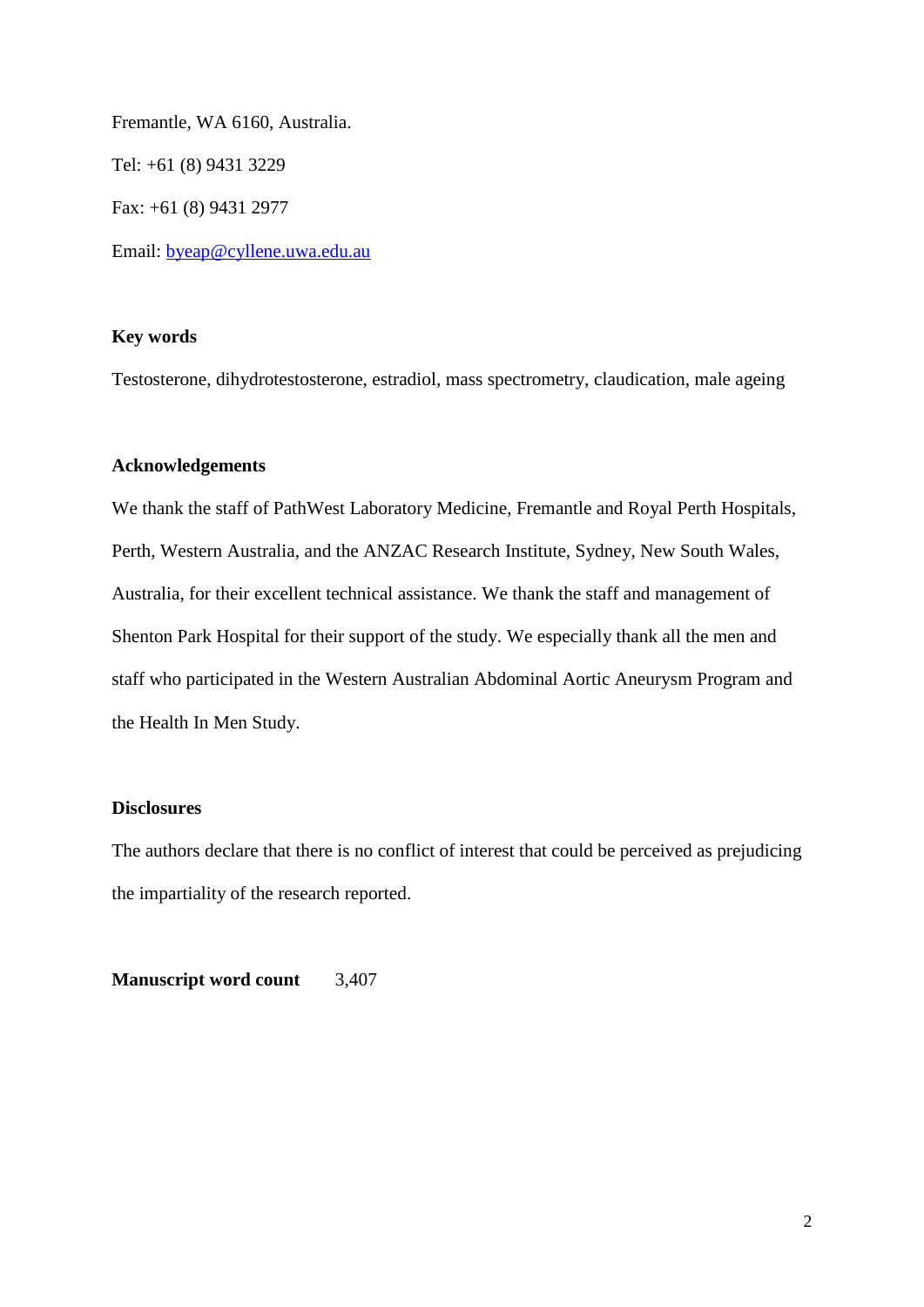#### **Abstract**

#### *Objective*

In men, testosterone (T) levels decline with age, and lower T predicts all-cause and cardiovascular mortality. However, the associations of T and its metabolites, dihydrotestosterone (DHT) and estradiol (E2), with symptomatic peripheral arterial disease remain unclear. We assessed associations of T, DHT and E2 with lower limb intermittent claudication in older men.

#### *Design*

Cross-sectional study.

#### *Participants*

Community-dwelling men aged 70-89 years resident in Perth, Western Australia.

#### *Measurements*

Intermittent claudication was ascertained by the Edinburgh Claudication Questionnaire. Early morning plasma T, DHT and E2 were assayed using liquid chromatography-tandem mass spectrometry.

#### *Results*

There were 268 men with intermittent claudication, and 2,435 without claudication or any leg pain. Men with non-specific leg pain (n=986) were excluded. After adjusting for age, smoking, BMI, waist:hip ratio, hypertension, dyslipidemia, diabetes, creatinine and prevalent cardiovascular disease (CVD), higher T was associated with reduced risk of having claudication (per 1 SD increase, odds ratio [OR]=0.80, 95% confidence interval [CI]=0.69- 0.94, p=0.006; quartiles, Q4:Q1, OR=0.54, 95% CI=0.36-0.81). Higher DHT was associated with reduced risk of having claudication (per 1 SD increase, OR=0.86, 95% CI=0.73-1.00, p=0.048; Q4:Q1, OR=0.64, 95% CI=0.43-0.95). E2 was not associated with claudication (per 1 SD increase, OR=0.96, 95% CI=0.83-1.11, p=0.565; Q4:Q1, OR=0.88, 95% CI=0.60-1.29).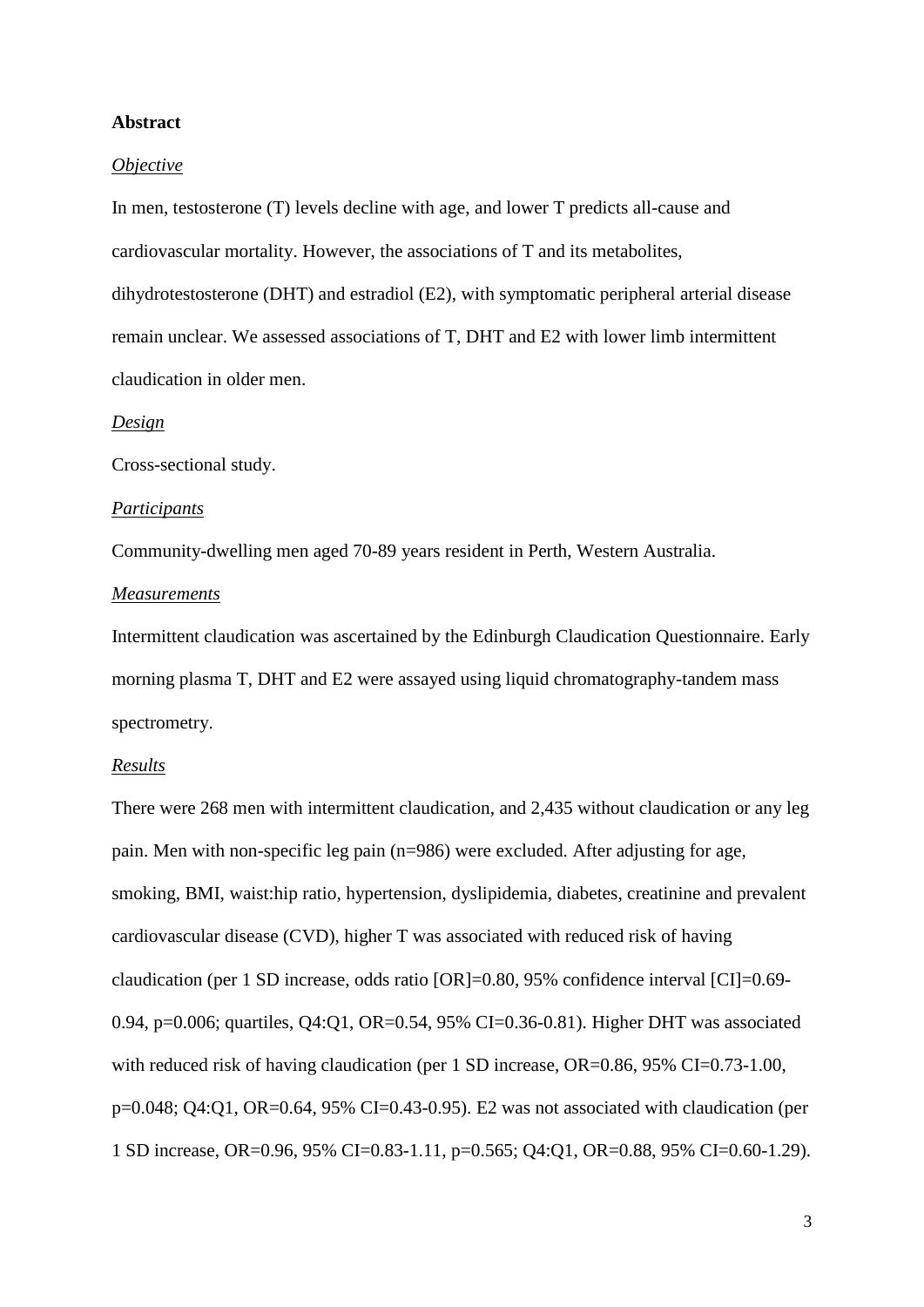#### *Conclusions*

Lower T or DHT, but not E2, are associated with symptoms of intermittent claudication in older men. Reduced exposure to androgens may represent a causal factor or biomarker for symptomatic peripheral arterial disease. Further studies are needed to examine underlying mechanisms and evaluate therapeutic options in ageing men.

#### **Introduction**

Testosterone (T) is the primary androgen produced in men [1]. T is converted by  $5\alpha$ reductase into dihydrotestosterone (DHT), a more potent ligand for the androgen receptor (AR), and by aromatase into estradiol (E2) a ligand for the estrogen receptor  $(ER)\alpha$  or  $ER\beta$ [1,2]. In men, T maintains virilisation and body composition, preserving lean mass and bone mineral density while reducing accumulation of fat [3]. Lower T levels have been associated with poorer health outcomes in ageing men, including higher all-cause and cardiovascular mortality [4,5]. Whether reduced T levels are causal factors or biomarkers for cardiovascular disease (CVD) in ageing men remains under debate as randomised clinical trials of testosterone have not been powered for the outcome of CVD events [2,6].

Lower T predicts incident stroke and transient ischaemic attack [7], but its association with other cardiovascular events such as myocardial infarction is inconsistent [8-10]. An equivocal association of lower DHT with ischaemic heart disease mortality was reported in one study [11]. E2 has been positively associated with the progression of carotid intima-media thickness and incident stroke [12,13], but negatively associated with mortality in different studies [14]. Therefore additional studies are needed to clarify the association of androgens encompassing both T and DHT, and estrogens with CVD-related outcomes.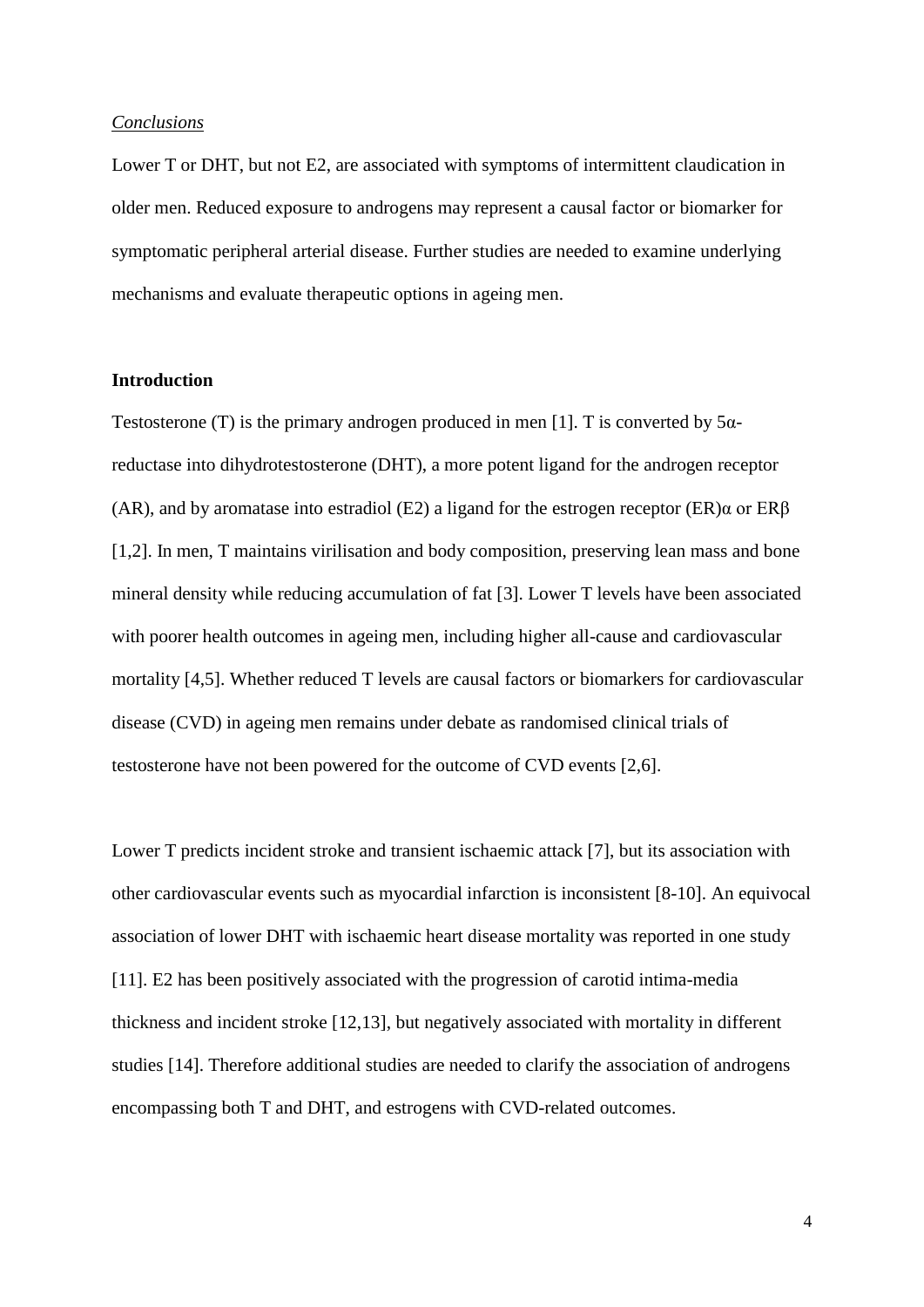Lower T levels have been associated with peripheral arterial disease (PAD) as assessed by comparing blood pressure in the leg and arm (Ankle Brachial Index, ABI) in some [15,16] but not all studies [17,18]. The ABI comprises the ratio of blood pressures measured over the posterior tibial artery at the ankle and the brachial artery in the arm, where an ABI<0.90 is used to define the presence of PAD [15]. However, it is unclear whether this association extends to the presence of claudication symptoms, or whether parallel or divergent associations are present for DHT and E2. We tested the hypothesis that T, DHT and E2 are differentially associated with intermittent claudication in older men.

#### **Methods**

#### *Study population*

The Health In Men Study (HIMS) is a population-based cohort study of community-dwelling older men who participated in a trial of screening for abdominal aortic aneurysm from Perth, Western Australia [19]. 12,203 men completed a questionnaire and attended for physical examination in Wave 1 (W1, 1996-1999). During Wave 2 (W2, 2001-2004), 4,248 men of these men then aged 70-89 years completed a second questionnaire, and attended for physical examination and venesection. The University of Western Australia Human Research Ethics Committee approved the study, and all men gave written informed consent.

#### *Assessment of medical comorbidities*

Men were considered to have hypertension if they reported this diagnosis at W1 or W2, or reported use of anti-hypertensive medication or had blood pressure ≥140/90 mmHg at W2. Dyslipidemia was defined as having fasting HDL <0.9 mmol/L, LDL  $\geq$ 3.4 mmol/L, triglycerides  $\geq$ 1.8 mmol/L or total cholesterol  $\geq$ 5.5 mmol/L, or receiving lipid-lowering therapy at W2. Men diagnosed with diabetes, reporting use of glucose-lowering medication,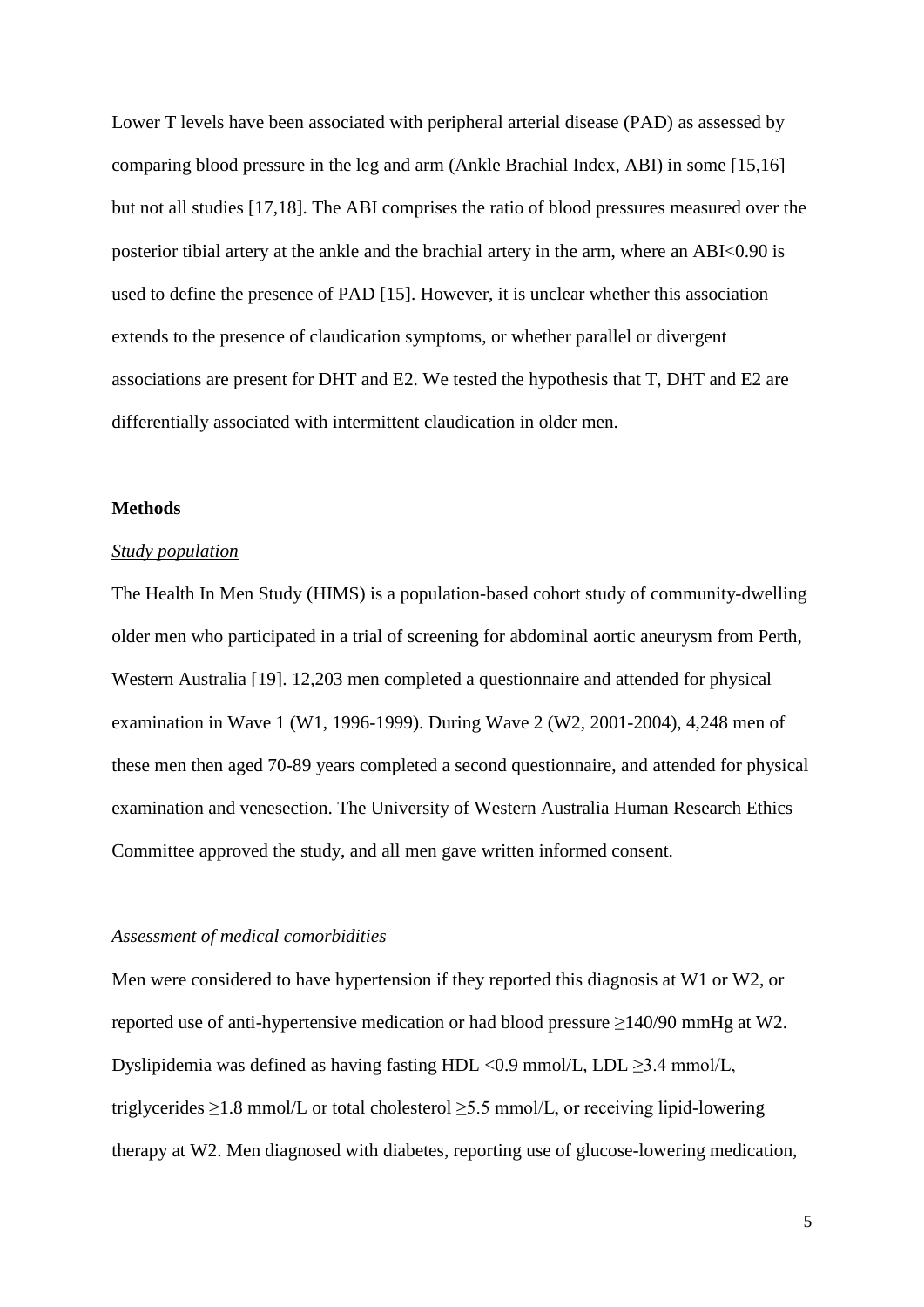or with fasting or non-fasting glucose at W2 of  $\geq$ 7 mmol/L or  $\geq$ 11.1 mmol/L respectively, were considered to have diabetes [20]. Prevalent CVD was defined as self-reported history of angina, acute myocardial infarction, stroke or AAA by questionnaire responses in W1 and W2.

## *Classification of lower limb pain*

The presence of intermittent claudication was determined by responses to the Edinburgh Claudication Questionnaire (ECQ) completed at W2. The ECQ is an improved version of the WHO/Rose Questionnaire for use in epidemiological surveys and has 91% sensitivity and 99% specificity in comparison to the diagnosis of intermittent claudication made by a physician [21]. The questionnaire comprises seven items, asking whether pain or discomfort in the legs is present on walking, the distance before pain stops the walk, whether pain occurs with standing still or sitting, when walking uphill or hurrying, whether pain occurs with walking at ordinary pace on level ground, whether pain diminishes within 10 minutes of resting, and to mark the location of the pain on a diagram of both legs. A man was classified as positive in the ECQ if he had leg pain when walking (but not sitting or standing), which was relieved by standing still for 10 minutes or less, and which was not localised to a major joint. Men who reported leg pain who did not meet this definition were categorised as having atypical leg pain.

#### *Laboratory assays*

Blood samples were collected between 0800h and 1030h at W2. Plasma was prepared immediately following phlebotomy and stored at  $-80^{\circ}$ C until assayed. T, DHT and E2 were quantified within a single LC-MS run without derivatization using atmospheric pressure photo-ionisation in positive mode for androgens and negative mode with electrospray

6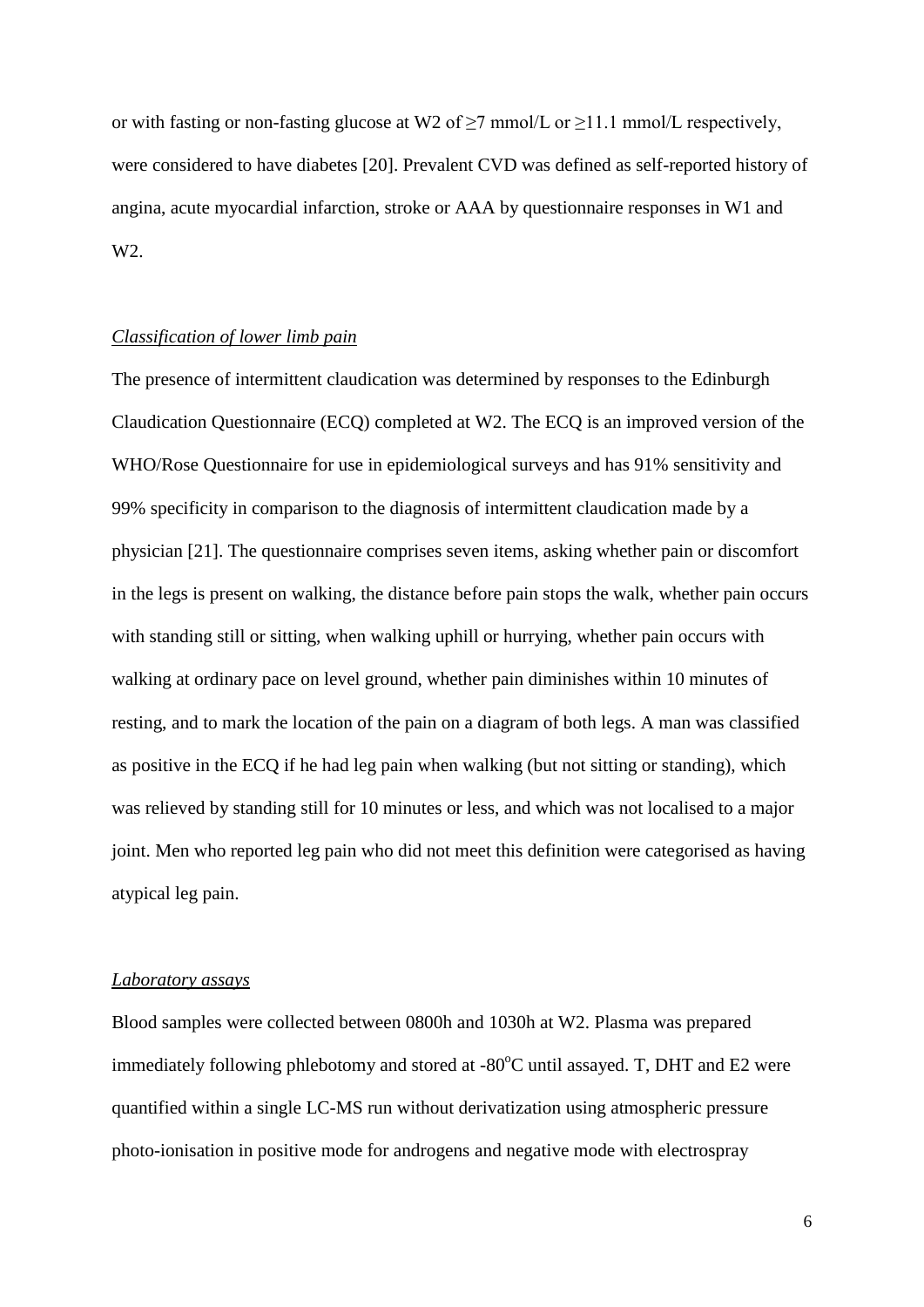ionisation for estrogens, from 200 µL samples as previously described [22,23]. The assay limits of detection were T 0.04 nmol/L, DHT 0.01 nmol/L and E2 3.4 pmol/L. Inter-assay coefficients of variation (CV, %) for high, medium and low reference concentrations were T: 3.9% at 29.8 nmol/L, 6.8% at 5.9 nmol/L, and 6.5% at 2.0 nmol/L; for DHT: 6.7% at 29.5 nmol/L, 9.1% at 5.7 nmol/L and 13.4% 1.9 nmol/L; and for E2 8.1% at 308 pmol/L and 8.6% at 103 pmol/L. Precision profiles (CV% plotted against mean) based on 49 consecutive runs displayed CV <6% for serum T levels (>0.4 nmol/L), <13% for serum DHT levels (>0.7 nmol/L) and <8% for serum E2 levels (>25 pmol/L). SHBG had been determined in an earlier series of assays by chemiluminescent immunoassay on an Immulite 2000 analyser (Diagnostic Products Corp.-Biomediq, Doncaster, Australia), with CV of 6.7% at 5.2 nmol/L and 6.2% at 81 nmol/L [24]. Free T was calculated from total T and SHBG using empirical formulae which in extensive validation studies correspond more closely with measured free T compared to calculations based on equilibrium binding equations [25].

#### *Statistical analyses*

The statistical package Stata version 11.1 (StataCorp, College Station, Texas, USA) was used to analyse the data. Baseline descriptive data were shown as mean and standard deviations (SD), or percentages (%). For continuous variables exhibiting a skewed (non-parametric) distribution, data were shown as median and interquartile range  $(25<sup>th</sup>$  to  $75<sup>th</sup>$  percentiles). Comparisons of means were performed using two sample t tests with equal variances, which are robust for parametric and modestly skewed distributions with sufficiently large sample sizes [26]. Logistic regression was utilised to examine the associations of T, DHT, E2, calculated free T and SHBG with the presence of intermittent claudication. Hormonal data were modelled as continuous variables, and also in quartiles to explore whether non-linear or threshold effects were present. Adjustment for covariates was performed by incorporating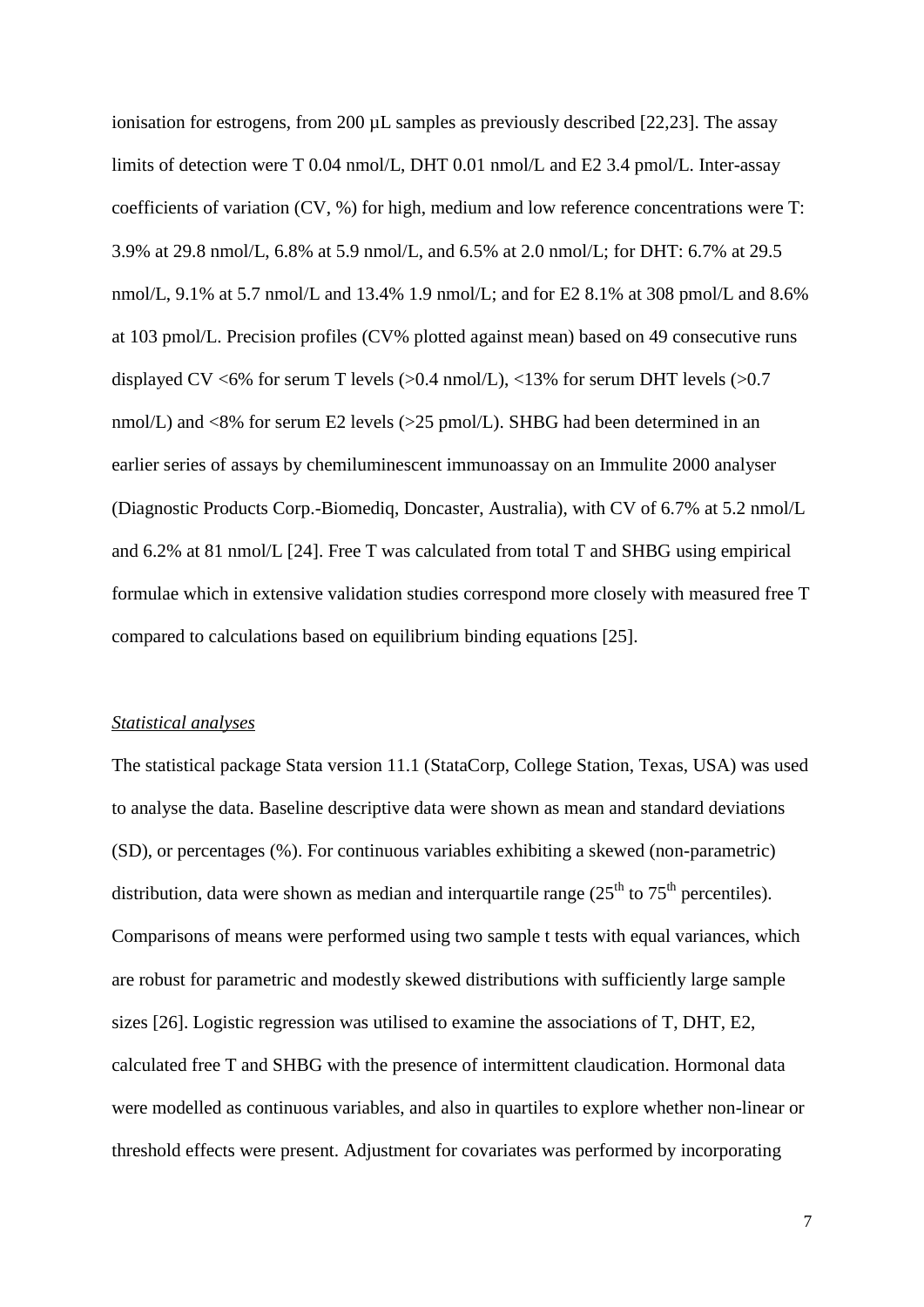variables which might plausibly influence an association of sex hormones with this outcome. Analyses were initially adjusted for age, smoking, body mass index (BMI) and waist:hip ratio. Sequential adjustments were made for hypertension, dyslipidemia, diabetes and creatinine, and for prevalent CVD. A p value of  $\langle 0.05 \rangle$  was considered significant.

#### **Results**

#### *Characteristics of the study population*

A flow chart of study participants is shown in Figure 1. There were 4,248 men who attended the HIMS Wave 2 assessment and provided a blood sample. Of these men 4,230 had total T, DHT and E2 assayed by LC-MS and 4,228 of these had ECQ results available. Exclusion of men on androgens (n=26), or anti-androgen therapy (n=77), with a history of orchidectomy  $(n=56)$  or prostate cancer  $(n=380)$  left 3,689 men. From these, men with non-specific leg pain (n=986) were also excluded, leaving a total of 2,703 men, of whom 2,435 had no leg pain and 268 men had intermittent claudication (9.9%).

#### FIGURE 1

Demographic, physical, medical and biochemical characteristics of the study cohort are shown in Table 1. Men with intermittent claudication were older, more likely to be current or past smokers, and had higher BMI and waist:hip ratios. Men with intermittent claudication were more likely to report hypertension, dyslipidemia, diabetes or prevalent CVD. Creatinine levels were higher in men with intermittent claudication compared to those without. Total and calculated free T, and DHT were lower in men with intermittent claudication compared to men with no leg pain. Mean total T in men with atypical leg pain was 12.5±4.9 nmol/L, intermediate between men who had no leg pain and those with intermittent claudication.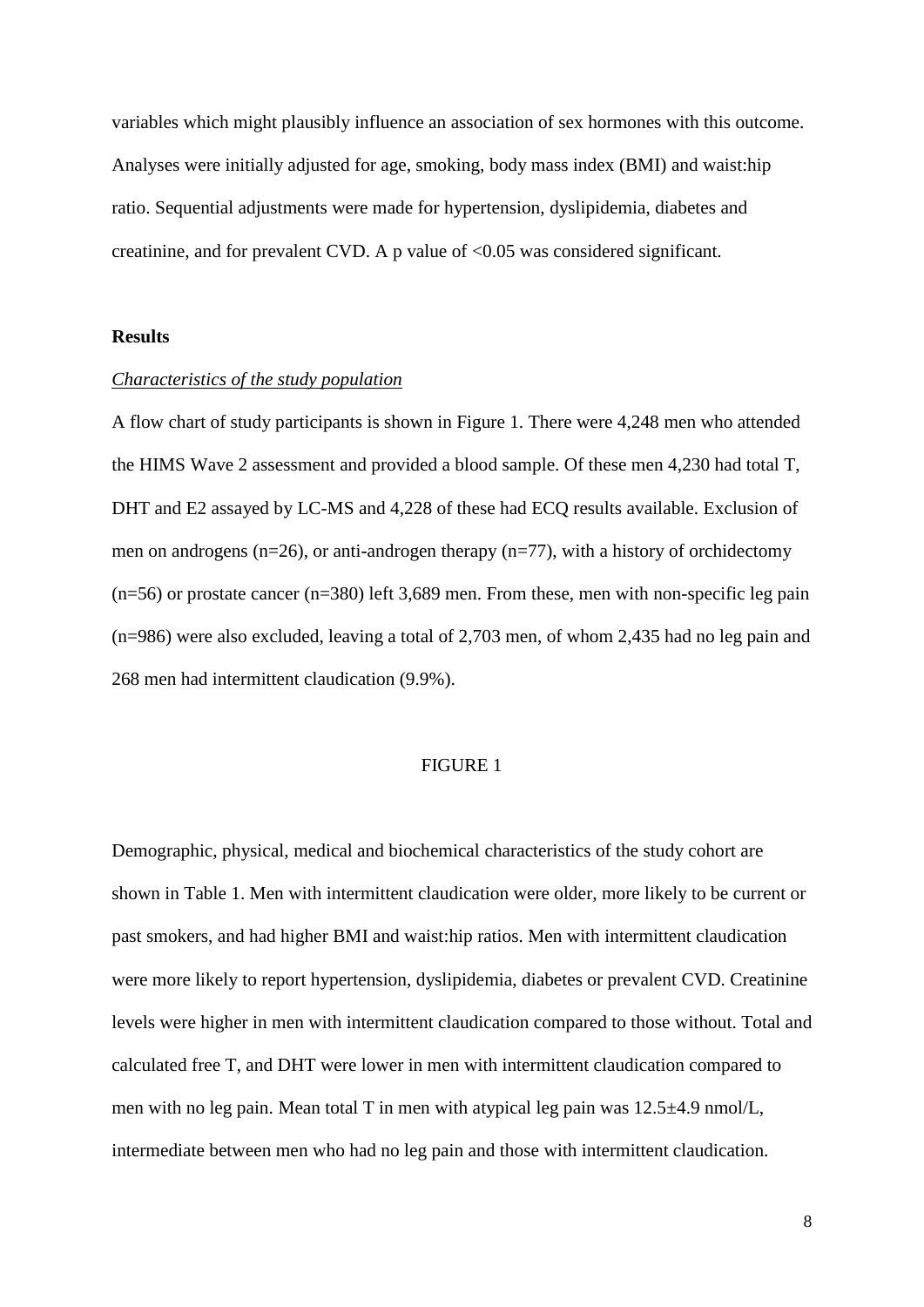## TABLE 1

#### *Prevalence of intermittent claudication according to sex hormone levels*

The prevalence of intermittent claudication in the 2,703 men according to deciles of T, DHT, E2 and calculated free T are shown in Figure 2. There was an inverse correlation of claudication risk with T, DHT and calculated free T (Figure 2A, B and C). There was no clear association of E2 in deciles with prevalence of claudication (data not shown). SHBG was inversely associated with prevalence of claudication (Figure 2D).

#### FIGURE 2

#### *Associations of sex steroids with intermittent claudication in older men*

Logistic regression models examining the association of sex hormones as continuous variables with the presence of intermittent claudication are shown in Table 2. After adjusting for age, smoking, BMI, waist:hip ratio, hypertension, dyslipidemia, diabetes, creatinine and prevalent CVD, higher T was associated with reduced risk of claudication (per 1 SD increase, odds ratio [OR]=0.80, 95% confidence interval [CI]=0.69-0.94) (Table 2A). Higher DHT was associated with reduced risk of claudication (per 1 SD increase, OR=0.86, 95% CI=0.73- 1.00), but E2 was not (OR=0.96, 95% CI=0.83-1.11). The association of free T was similar to that of total T (per 1 SD increase in calculated free T, OR=0.81, 95% CI=0.70-0.94). Higher SHBG was associated with lower risk of claudication (OR=0.83, 95% CI=0.71-0.98) (Table 2A). When both total T and SHBG were included in the multivariable model the association of higher T with reduced risk of claudication persisted while the association of SHBG was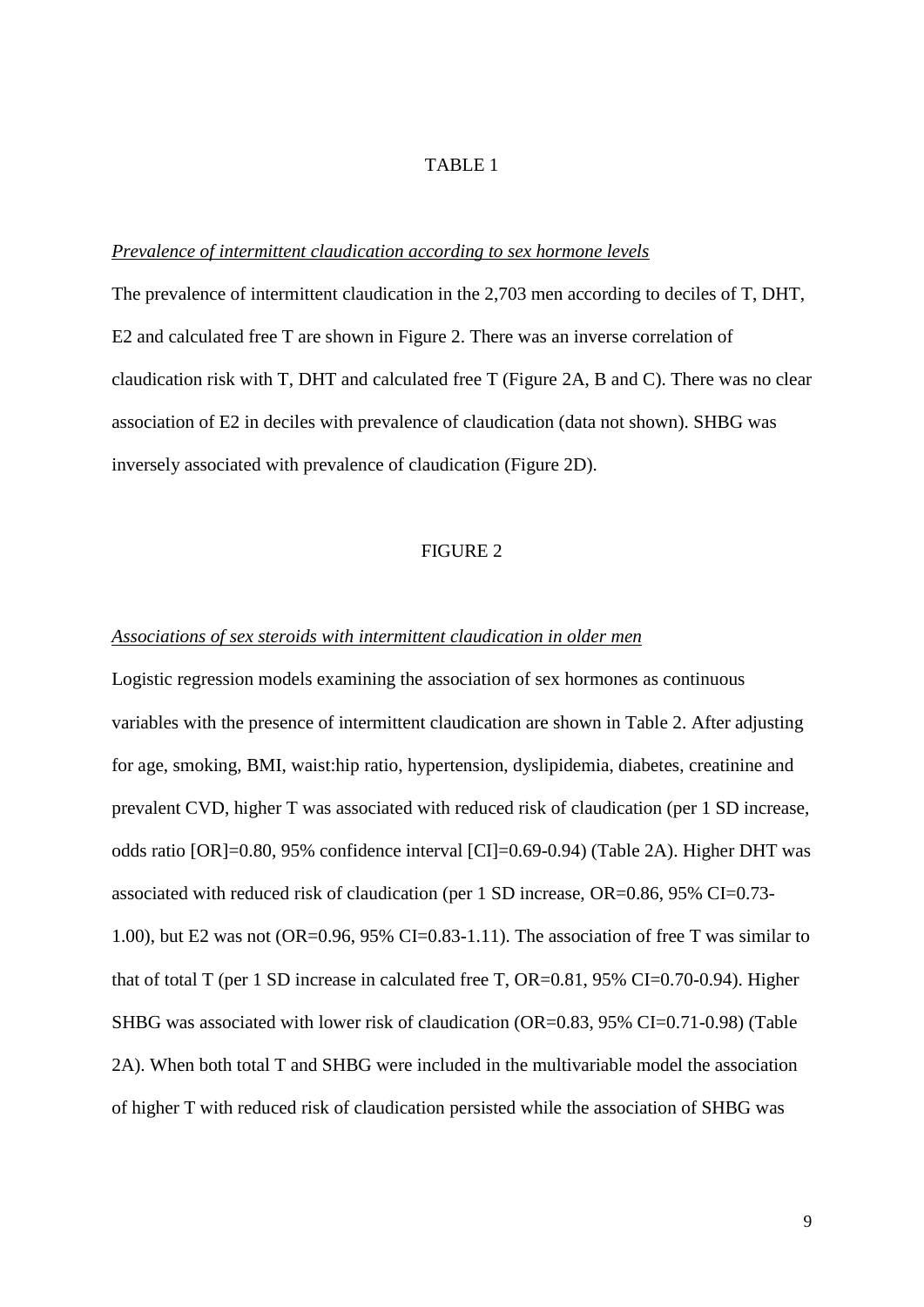#### TABLE 2

Results for regression analyses with hormones modelled as quartiles are shown in Table 3. In the fully-adjusted model, men with T in the highest three quartiles had significantly decreased intermittent claudication risk compared with men in the lowest quartile (reference Q1: Q2 OR=0.60, 95% CI=0.42-0.87, Q3 OR=0.67, 95% CI=0.46-0.96, and Q4 OR=0.54, 95% CI=0.36-0.81). Men with DHT in the highest quartile had significantly reduced risk of intermittent claudication compared to men in the lowest quartile (Q4 vs Q1: OR=0.64, 95% CI=0.43-0.95). Quartiles of E2 were not associated with OR for claudication. Men with calculated free T in the highest two quartiles had reduced OR for intermittent claudication (reference Q1: Q3 OR=0.62, 95% CI=0.42-0.91, Q4 OR=0.65, 95% CI=0.43-0.98). Men with SHBG in the highest quartile of values had lower OR for intermittent claudication (reference Q1: Q4 OR=0.54, 95% CI=0.35-0.83).

#### TABLE 3

#### *Intermittent claudication risk stratified according to lower T, DHT or E2*

We performed regression analyses for risk of intermittent claudication according to T, DHT or E2 in the lowest quartile of values. Men with T or DHT in the lowest quartile (Q1) had increased OR for claudication (Q1 T: fully-adjusted OR=1.65, 95% CI=1.23-2.21,  $p<0.001$ , and Q1 DHT: OR=1.35, 95% CI=1.00-1.83, p=0.05). There was no association of E2 in the lowest quartile with claudication (Q1 E2: OR=1.15, 95% CI=0.85-1.56, p=0.36). For men with both T and DHT in Q1, the OR for claudication was similar to those with only T in Q1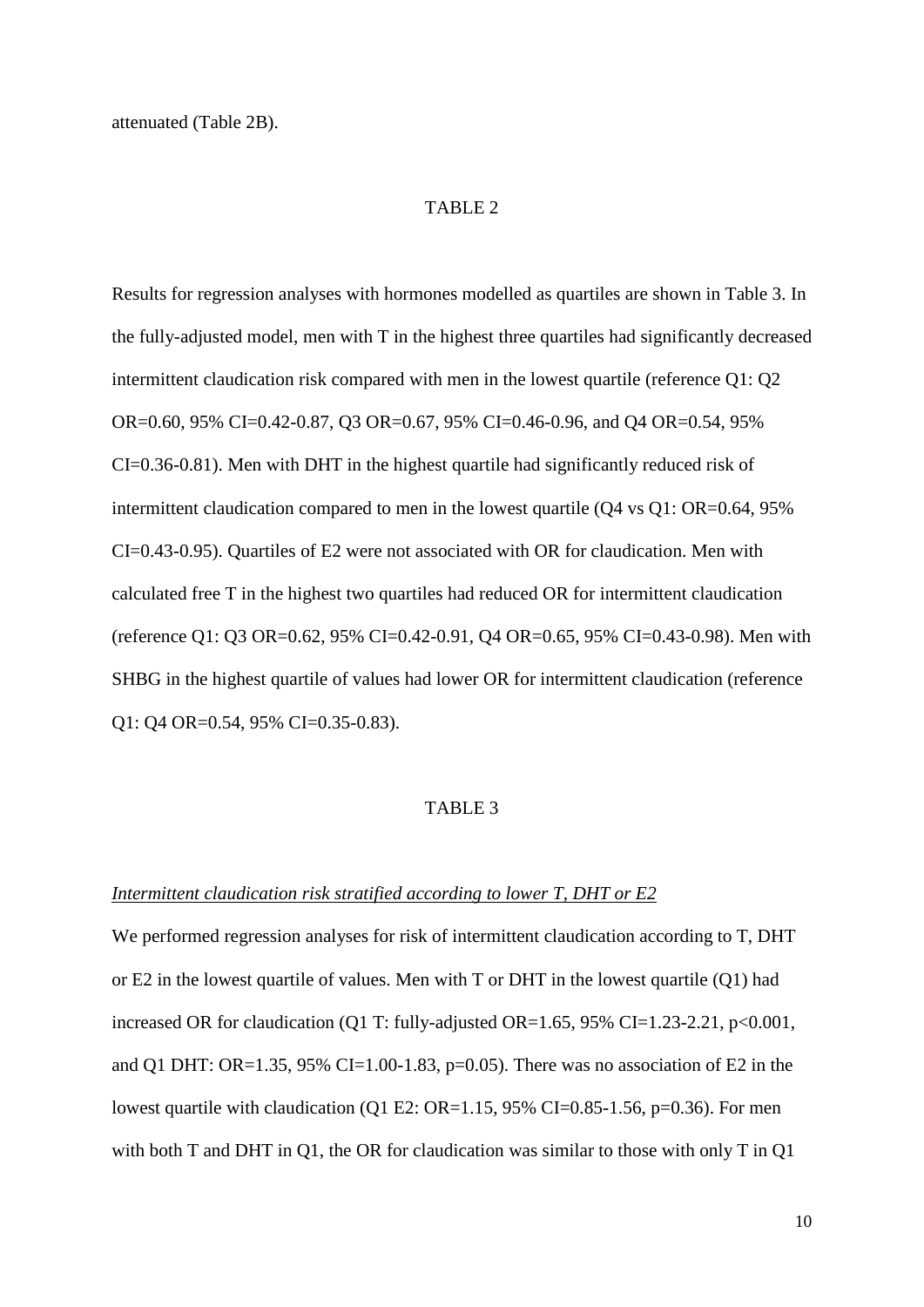(1.56 vs 1.65). For men with both T and E2 in Q1, the OR for claudication was similar to those with only T in Q1 (1.61 vs 1.65). Men with both T and SHBG in Q1 had OR for claudication similar to those with only T in Q1 (1.58 vs 1.65).

#### **Discussion**

In this study, higher levels of either T or DHT were associated with lower prevalence of intermittent claudication in older men, independently of conventional risk factors for vascular disease including prevalent CVD. A comparable association was seen with calculated free T, but not with E2. Adjustment for age and comorbidities had limited effect on the strength of associations of total T, DHT and calculated free T with intermittent claudication, consistent with the presence of robust and independent associations. Lower levels of androgens may predispose to intermittent claudication; alternatively low levels of androgens in men with intermittent claudication may be a result of the disease.

These findings contrast with the case-control study reported by Price et al in which levels of total and free T were not significantly different in 40 men with PAD defined using ABI and symptoms of intermittent claudication and 41 men without [17]. There was no association of E2 with PAD. In that study total T and E2 were measured by radioimmunoassay, and free T calculated as the ratio of total T to SHBG which is a particularly inaccurate estimate [27]. Our results also differ from the report by Maggio et al of 41 men with ABI <0.9 vs 378 men with ABI >0.9, where neither total T nor E2 measured by immunoassay were associated with the presence of PAD [18]. In that study SHBG was negatively associated with PAD [18]. This is consistent with our finding that higher SHBG was associated with lower risk of intermittent claudication, with the association present for men with SHBG in the highest quartile of values. Of note, we found that higher T was associated with lower risk of

11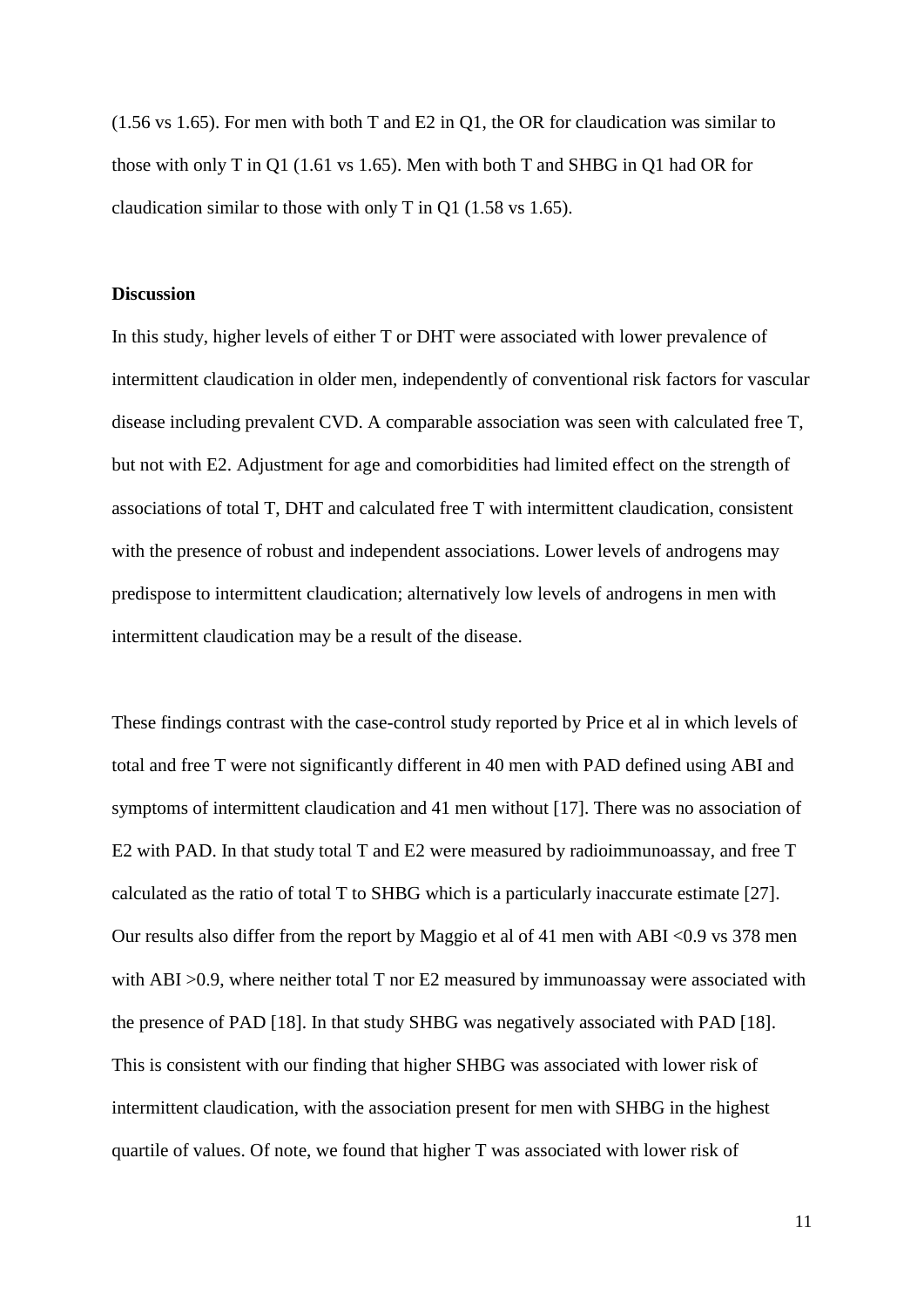intermittent claudication independently of SHBG. It is likely that the use of LC-MS and the larger sample size in our study enabled associations of T with symptomatic PAD to be defined with greater precision.

Our results extend the report by Tivesten et al [15] which assessed ABI rather than symptoms of PAD. In that report from the Osteoporotic Fractures in Men Study (MrOS) higher T or lower E2 were associated with ABI in 2,784 men aged (mean±SD) 75.4±3.2 years [15]. After adjustment for age, site of study, smoking, BMI, diabetes and hypertension, T in the lowest quartile was associated with increased risk of ABI<0.90, as was free T. In the fully adjusted model free E2 but not total E2 in the highest quartile was associated with increased risk of ABI<0.90 [15]. Our study supports this finding by demonstrating a similar association of T with symptoms of lower limb intermittent claudication, and provides parallel data for DHT.

Our results contrast with the report by Haring et al of 1,422 men aged 61.0±9.5 years from the Framingham Heart Study using a composite definition of PAD which included ABI<0.90, symptoms of calf pain on exertion relieved with rest or a history of lower limb revascularisation [16]. In that cohort 4.5% had an ABI<0.90, 3.6% reported intermittent claudication and 6.3% met the composite definition of PAD. After adjustment for age, waist circumference, smoking, lipids, diabetes, hypertension and CVD, neither total nor free T were associated with PAD, although free T in the lowest quartile was associated with lower ABI [16]. E2 was not associated with either ABI or PAD. Since the Framingham cohort is younger compared with HIMS, it is possible that the associations of lower androgens with PAD are only evident in older men.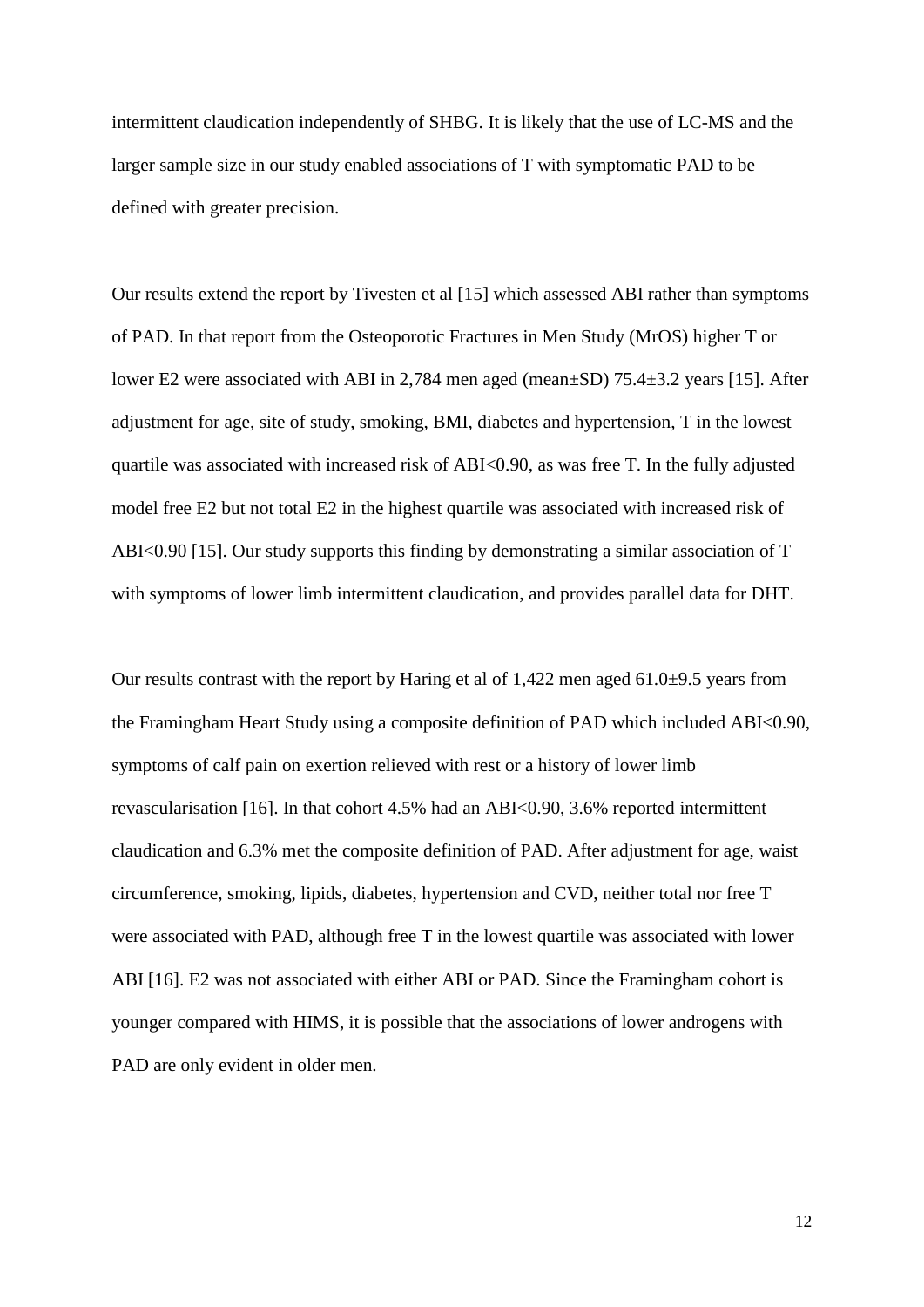Strengths of our study include the large sample of community-dwelling older men, careful phenotyping of the cohort with assessment of comorbidities, and the assessment of T, DHT and E2 using an established LC-MS methodology. In the statistical analyses, we were able to adjust for conventional risk factors such as age and smoking, and specifically for the presence of hypertension, dyslipidemia, diabetes and prevalent CVD. We acknowledge several limitations of the study. The assessment of intermittent claudication was made using questionnaire responses, rather than dedicated clinical review and did not include routine imaging. The hormone results are based on blood sampling at a single timepoint, albeit collected early in the morning to minimise any confounding from circadian variation. We did not have serial blood samples, nor did we re-assess intermittent claudication longitudinally, therefore the analysis is cross-sectional which precludes our ability to infer causality. It is possible that lower androgen levels are a consequence of ill-health [2], representing a biomarker rather than a causal factor.

We adjusted for multiple variables including conventional cardiovascular risk factors and prevalent CVD, but it is possible that these may not have captured all relevant covariates. The association of lower hormone levels with intermittent claudication may be due to an underlying common factor not accounted for in the analysis. We excluded a large number of men with atypical leg pain. Most of these men were likely to have had musculoskeletal pain rather than genuinely non-specific pain. Some may have had both claudication and another cause of pain. Although this sub-group represents some loss of sensitivity of the ECQ, their inclusion with the claudication group would reduce specificity markedly. Intermittent claudication is induced by walking therefore it is possible that some men who were sedentary or purposefully limited ambulation to distances that did not induce claudication might have been misclassified. Assessment of activity or ambulation was not adjusted for in the analysis.

13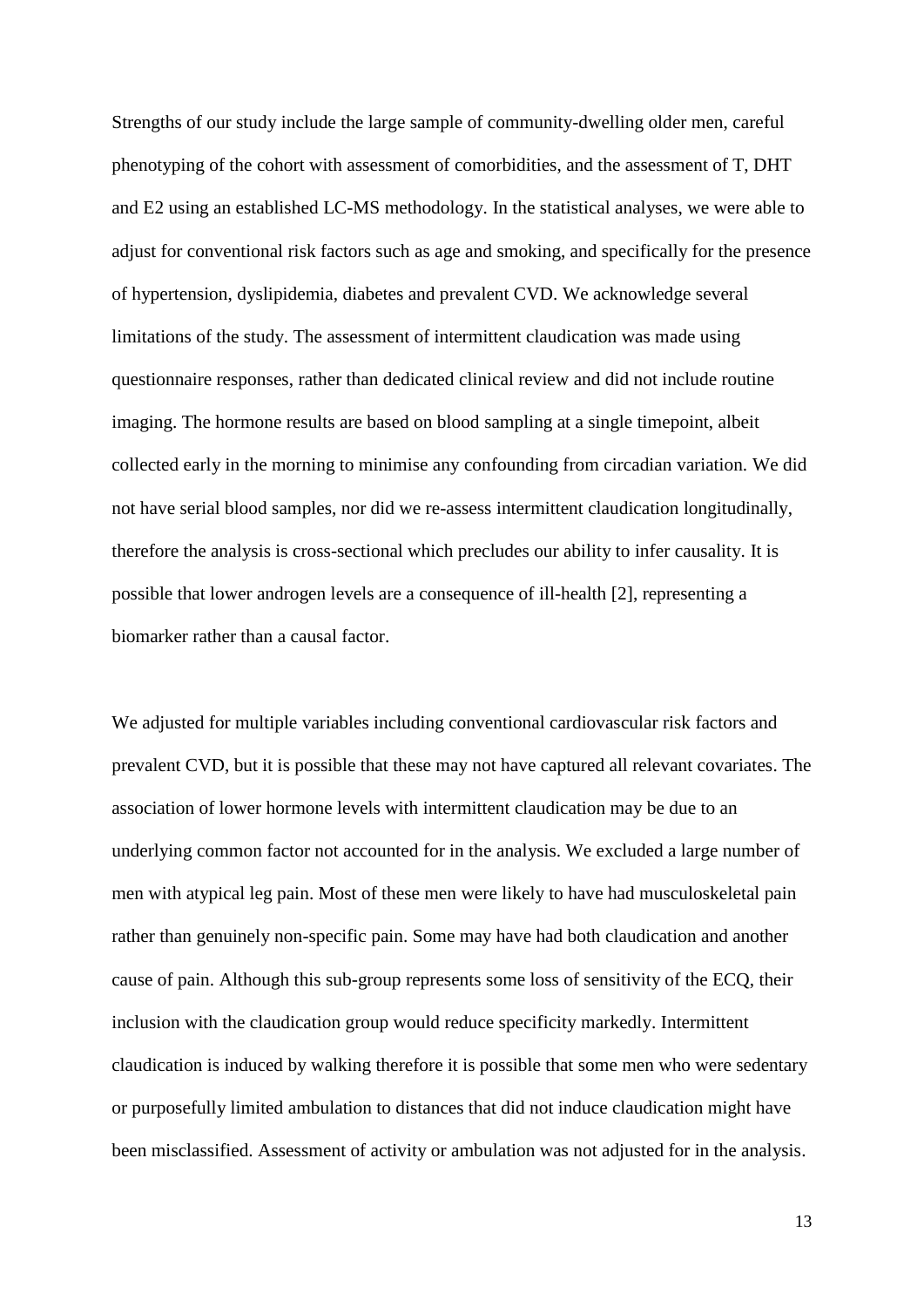Men returned for assessment in 2001-2004 after a previous assessment in 1996-1999. Thus a "healthy survivor" effect may be present. Men in HIMS are predominantly Caucasian in ethnicity therefore we cannot extrapolate these findings to other ethnic groups, nor can we draw any conclusions as to any associations in women.

Of note, we found no association of E2 with intermittent claudication in our cohort. This finding contrasts with reports that higher circulating E2 predicted progression of carotid intima-media thickness in a study of 313 middle-aged men [12] and CVD events in the Framingham cohort of 2,084 middle-aged men [8]. E2 correlated inversely with ABI in the 2,784 older men from MrOS [15]. These analyses in which E2 was measured by immunoassay rather than mass spectrometry suggest an adverse association of E2 level with outcomes of vascular disease. However, in a separate analysis of 3,014 men with mean age of 75 years from MrOS Sweden, T and E2 were assayed by gas chromatography-mass spectrometry and men with both low T and low E2 had the highest risk of death [14]. Therefore, the exact contribution of E2 to CVD risk in older men remains to be clarified. Our study in a large cohort of older men with E2 measured using LC-MS provides no evidence that E2 improves stratification of intermittent claudication risk above that obtained by measurement of T and DHT. It is possible that higher E2 functions as a risk predictor in middle-aged men and that its association with clinical syndromes of CVD might be attenuated or even reversed with age. Alternatively, tissue concentrations of E2 derived from local action of aromatase may be more powerful determinants of pro- or anti-atherosclerotic actions and these may not be exactly mirrored by circulating hormone levels [28].

Androgens exert potential anti-atherogenic effects directly on the vasculature, or indirectly via favourable associations with cardiovascular risk factors including insulin sensitivity and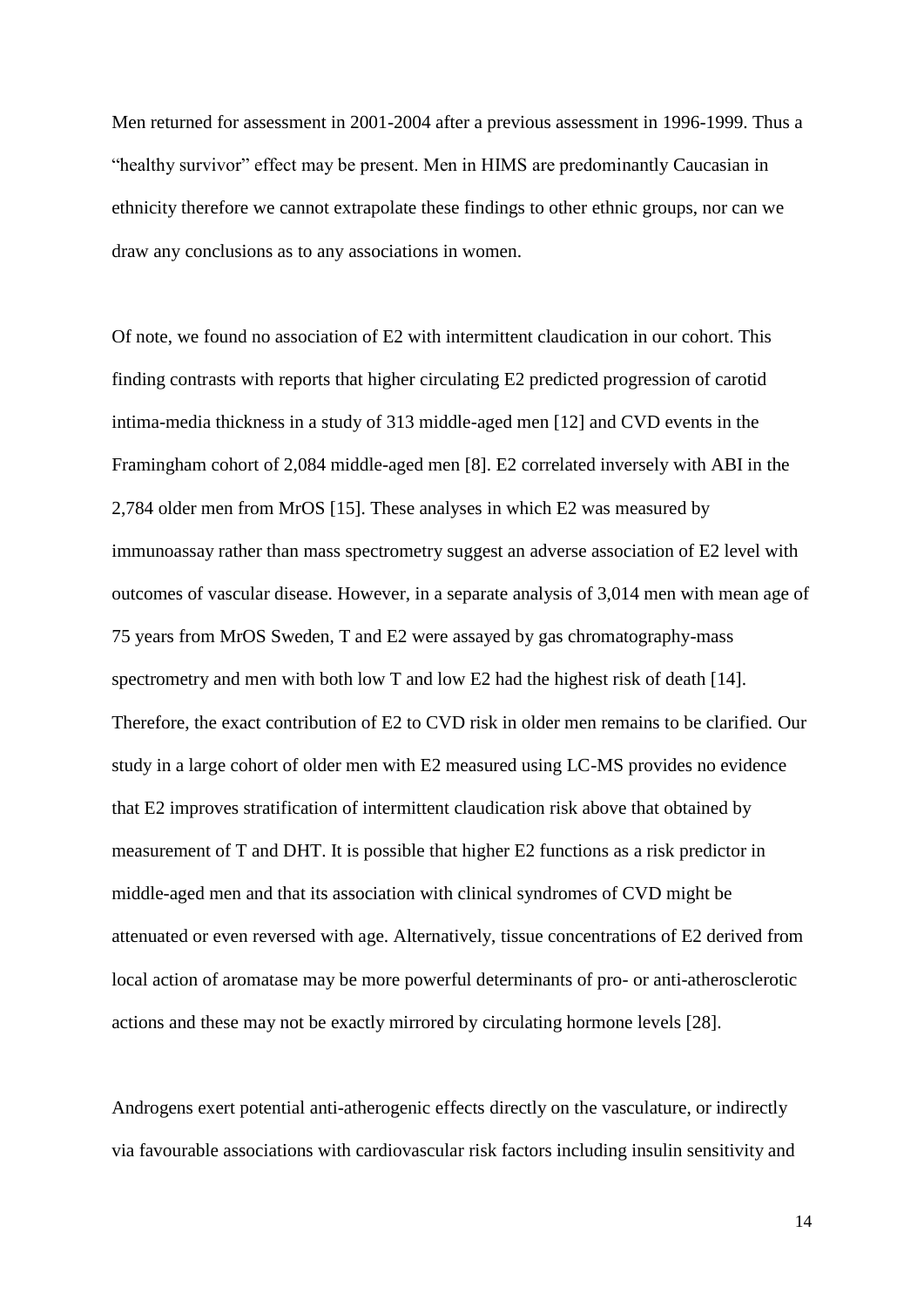circulating lipid profiles [2]. T may also improve perfusion via vasodilatory actions or neovascularisation effects [29]. However, adequately powered randomised clinical trials of T therapy to detect differences in hard clinical outcomes such as incident CVD events are lacking [2,6]. A Cochrane Review identified four randomised controlled trials of sex hormones in patients with lower limb atherosclerosis, one of which was subsequently excluded due to methodological concerns [30]. The remaining three trials involved 109 subjects with intermittent claudication or critical leg ischaemia, and showed that short term T therapy produced no significant improvement in outcomes such as walking distance, muscle blood flow or symptom scores [30]. The authors concluded that these findings could reflect limited data rather than the lack of a real effect. Given our findings that lower T and DHT levels are independently associated with claudication in older men, further studies are warranted to determine whether a causal link exists and to explore the potential for improving clinical outcomes. A recent observational study of elderly US war veterans reported testosterone treatment was associated with better survival [31]. However, bias in the nonrandomised design allowing for preferential treatment of healthier men with testosterone limits the interpretation of those findings [32]. More definitive, randomised controlled trials of T interventions in older men could consider incorporating symptoms of intermittent claudication into the baseline assessment and as an outcome measure. Given the unexpected finding of cardiovascular adverse events in the study by Basaria et al of T intervention in older men with limited mobility, careful selection of participants and monitoring for cardiovascular events would be appropriate [33].

In conclusion, lower T or DHT levels, but not E2, were associated with intermittent claudication in older men. Reduced circulating androgens may be a causal factor or a biomarker for this symptomatic manifestation of PAD, and further research is needed to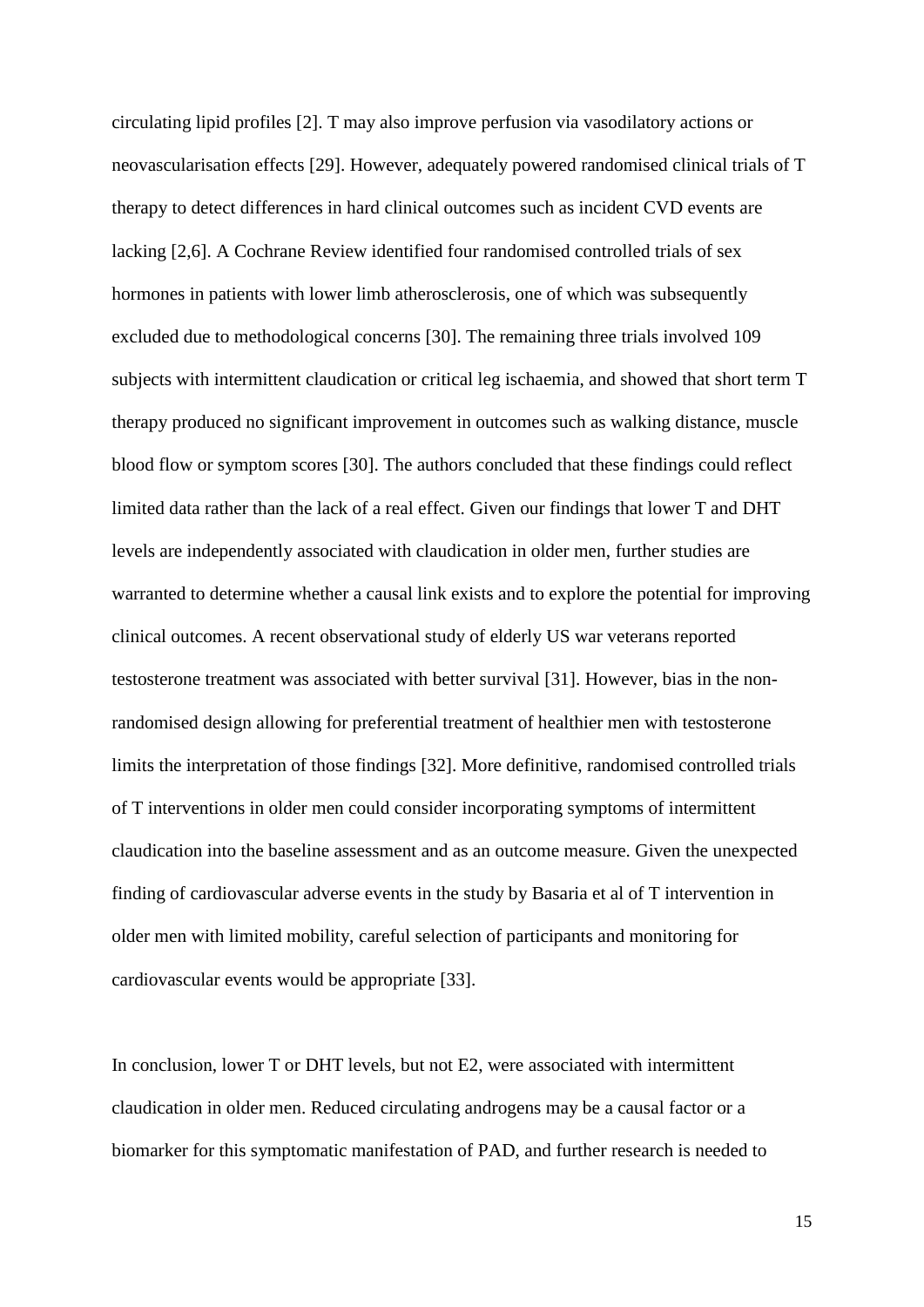explore potential underlying mechanisms and options for improved risk stratification and intervention.

## **Funding sources**

BBY is recipient of a Clinical Investigator Award from the Sylvia and Charles Viertel Charitable Foundation, New South Wales, Australia. The Health In Men Study was funded by Project Grants 279408, 379600, 403963, 513823 and 634492 from the National Health and Medical Research Council of Australia. JG holds a Practitioner Fellowship from the National Health and Medical Research Council, Australia (1019921) and a Senior Clinical Research Fellowship from the Queensland Government. The funding sources had no involvement in the planning, analysis and writing of the manuscript.

## **References**

- 1. Bhasin, S. (2008) *Testicular disorders*. In Williams Textbook of Endocrinology, 11th Edition (ed. H.M. Kronenberg, S. Melmed, K.S. Polonsky, P.R. Larsen). Saunders Elsevier, Philadelphia, pp. 645-699.
- 2. Kaufman, J.M. & Vermeulen, A. (2005) The decline of androgen levels in elderly men and its clinical and therapeutic implications. *Endocrine Reviews*, **26**, 833-876.
- 3. Isidori, A.M., Giannetta, E., Greco, E.A. *et al*. (2005) Effects of testosterone on body composition, bone metabolism and serum lipid profile in middle-aged men: a metaanalysis. *Clinical Endocrinology*, **63**, 280-293.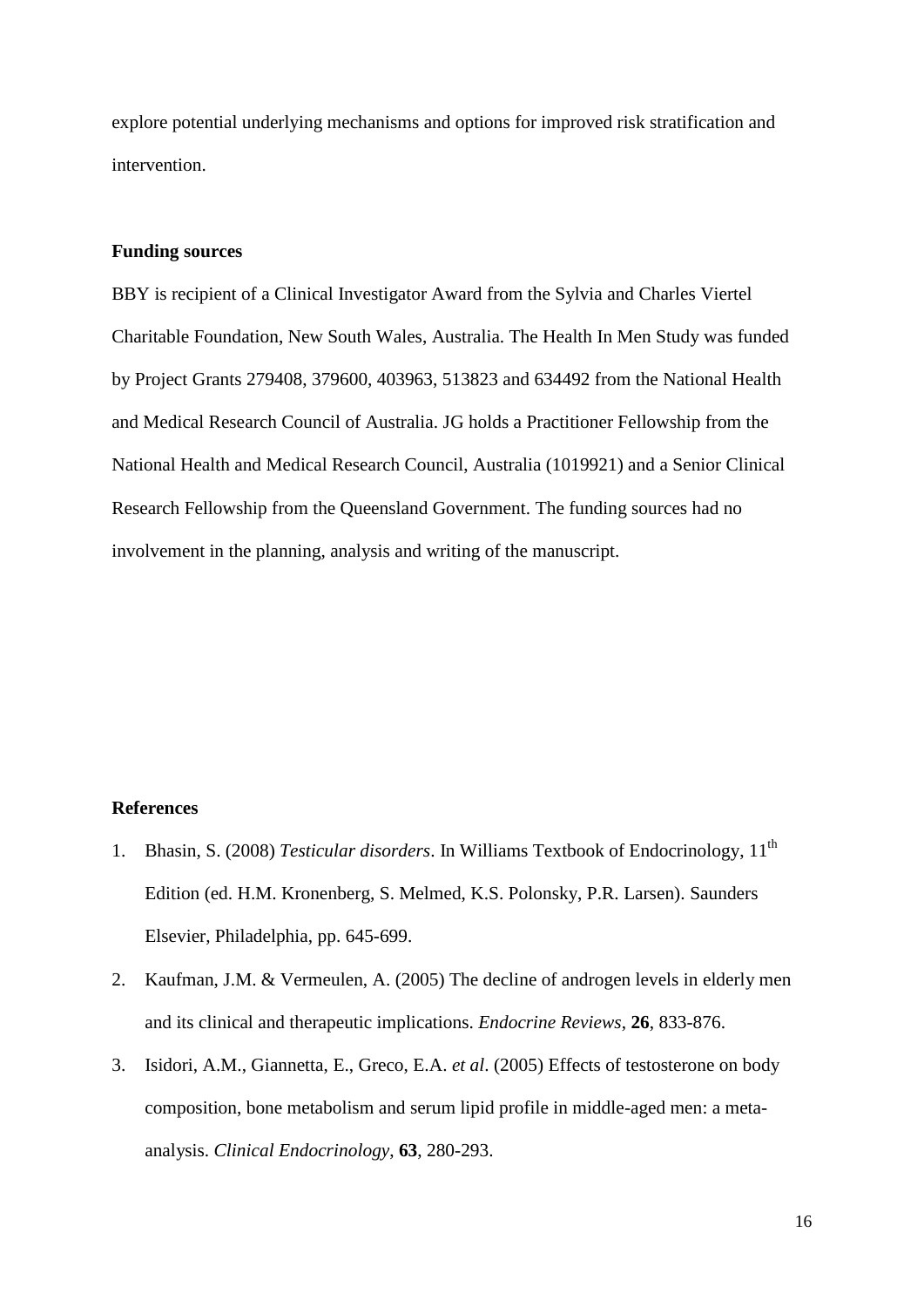- 4. Yeap, B.B. (2010) Androgens and cardiovascular disease. *Current Opinion in Endocrinology, Diabetes & Obesity*, **17**, 269-276.
- 5. Araujo, A.B., Dixon, J.M., Suarez, E.A. *et al*. (2011) Endogenous testosterone and mortality in men: a systematic review and meta-analysis. *Journal of Clinical Endocrinology & Metabolism*, **96**, 3007-3019.
- 6. Cunningham, G.R. & Toma, S.M. (2011) Why is androgen replacement in males controversial? *Journal of Clinical Endocrinology & Metabolism*, **96**, 38-52.
- 7. Yeap, B.B., Hyde, Z., Almeida, O.P. *et al*. (2009) Lower testosterone levels predict incident stroke and transient ischemic attack in older men. *Journal of Clinical Endocrinology & Metabolism*, **94**, 2353-2359.
- 8. Arnlov, J., Pencina, M.J., Amin, S. *et al*. (2006) Endogenous sex hormones and cardiovascular disease incidence in men. *Annals of Internal Medicine*, **145**, 176-184.
- 9. Vikan, T., Schirmer, H., Njolstad, I. *et al*. (2009) Endogenous sex hormones and the prospective association with cardiovascular disease and mortality in men: the Tromso study. *European Journal of Endocrinology*, **161**, 435-442.
- 10. Ohlsson, C., Barrett-Connor, E., Bhasin, S. *et al*. (2011) High serum testosterone is associated with reduced risk of cardiovascular events in elderly men. *Journal of the American College of Cardiology*, **58**, 1674-1681.
- 11. Araujo, A.B., Kupelian, V., Page, S.T. *et al*. (2007) Sex steroids and all-cause and causespecific mortality in men. *Archives of Internal Medicine*, **167**, 1252-1260.
- 12. Tivesten, A., Hulthe, J., Wallenfeldt, K. *et al*. **(**2006) Circulating estradiol is an independent predictor of progression of carotid artery intima-media thickness in middleaged men. *Journal of Clinical Endocrinology & Metabolism*, **91**, 4433-4437.
- 13. Abbott, R.D., Launer, L.J., Rodriguez, B.L. *et al*. (2007) Serum estradiol and risk of stroke in elderly men. *Neurology*, **68**, 563-568.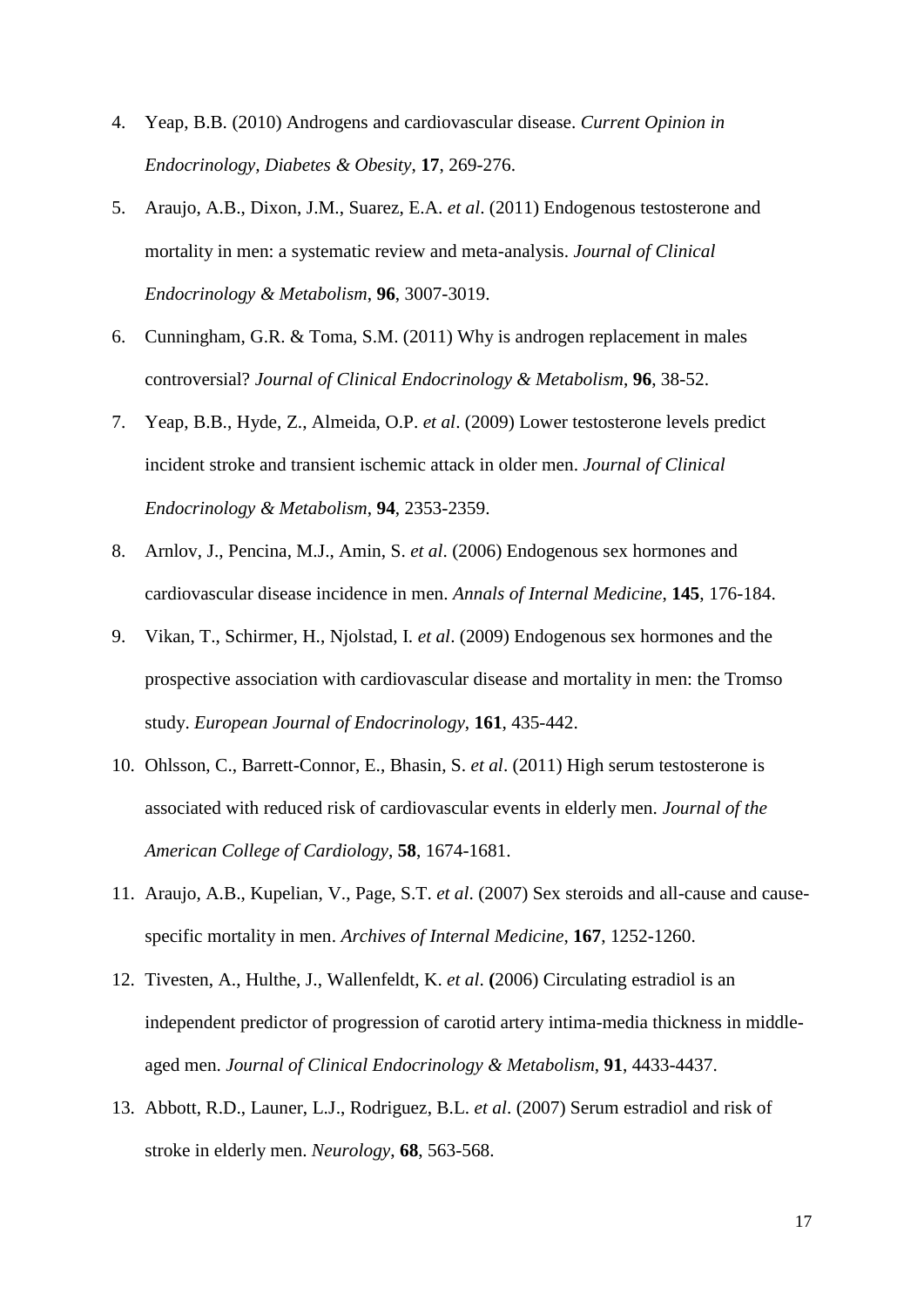- 14. Tivesten, A., Vandenput, L., Labrie, F. *et al*. **(**2009) Low serum testosterone and estradiol predict mortality in elderly men. *Journal of Clinical Endocrinology & Metabolism*, **94**, 2482-2488.
- 15. Tivesten, A., Mellstrom, D., Jutberger, H. *et al*. (2007) Low serum testosterone and high serum estradiol associate with lower extremity peripheral arterial disease in elderly men. The MrOS Study in Sweden. *Journal of the American College of Cardiology*, **50**, 1070- 1076.
- 16. Haring, R., Travison, T.G., Bhasin, S. *et al*. 2011 Relation between sex hormone concentrations, peripheral arterial disease, and change in ankle-brachial index: findings from the Framingham Heart Study. *Journal of Clinical Endocrinology & Metabolism*, **96**, 3724-3732.
- 17. Price, J.F., Lee, A.J. & Fowkes, F.G.R. **(**1997) Steroid sex hormones and peripheral arterial disease in the Edinburgh Artery Study. *Steroids*, **62**, 789-794.
- 18. Maggio, M., Cattabiani, C., Lauretani, F. *et al*. **(**2012) The relationship between sex hormones, sex hormone binding globulin and peripheral artery disease in older persons. *Atherosclerosis*, **225**, 469-474.
- 19. Norman, P.E., Flicker, L., Almeida, O.P. *et al*. (2009) Cohort profile: the Health In Men Study (HIMS). *International Journal of Epidemiology*, **38**, 48-52.
- 20. The Australian Diabetes, Obesity and Lifestyle Study. (2000) *Diabesity and associated disorders in Australia 2000*. International Diabetes Institute, Melbourne, pp.7-12.
- 21. Leng, G.C. & Fowkes, F.G. (1992) The Edinburgh Claudication Questionnaire: an improved version of the WHO/Rose Questionnaire for use in epidemiological surveys. *Journal of Clinical Epidemiology*, **45**, 1101-1109.
- 22. Harwood, D.T. & Handelsman, D.J. (2009) Development and validation of a sensitive liquid chromatography–tandem mass spectrometry assay to simultaneously measure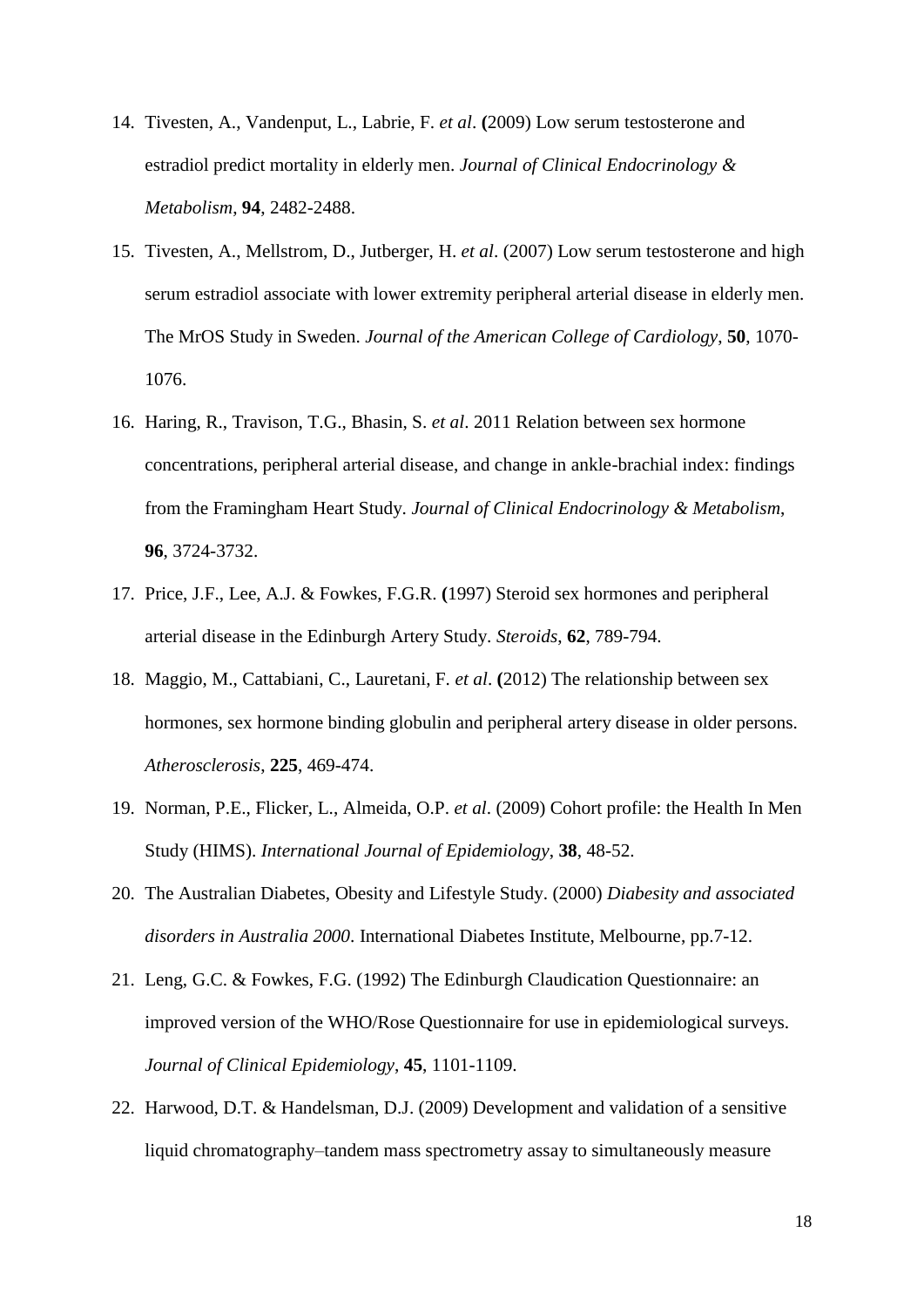androgens and estrogens in serum without derivatization. *Clinica Chimica Acta*, **409**, 78- 84

- 23. Yeap, B.B., Alfonso, H., Chubb, S.A.P. *et al*. (2012) Reference ranges and determinants of testosterone, dihydrotestosterone and estradiol levels measured using liquid chromatography-tandem mass spectrometry in a population-based cohort of older men. *Journal of Clinical Endocrinology & Metabolism*, **97**, 4030-4039.
- 24. Yeap, B.B., Almeida, O.P., Hyde, Z. *et al*. (2007) In men older than 70 years, total testosterone remains stable while free testosterone declines with age. The Health In Men Study. *European Journal of Endocrinology*, **156**, 585-594.
- 25. Ly, L.P., Sartorius, G., Hull, L. *et al*. (2010) Accuracy of calculated free testosterone formulae in men. *Clinical Endocrinology*, 73, 382-388.
- 26. Armitage, P., Berry, G. & Matthews, J.N.S. (2002) *Statistical methods in medical research*. 4<sup>th</sup> Edition. Blackwell Science, Oxford, pp. 83-146.
- 27. Ly, L.P. & Handelsman, D.J. (2005) Empirical estimation of free testosterone from testosterone and sex hormone-binding globulin immunoassays. *European Journal of Endocrinology*, **152**, 471-478.
- 28. Nofer, J-R. (2012) Estrogens and atherosclerosis: insights from animal models and cell systems. *Journal of Molecular Endocrinology*, **48**, R13-R29.
- 29. Sieveking, D.P., Lim, P., Chow, R.W.Y. *et al*. (2010) A sex-specific role for androgens in angiogenesis. *Journal of Experimental Medicine*, **207**, 345-352.
- 30. Price, J. & Leng, G.C. (2002) Steroid sex hormones for lower limb atherosclerosis. *Cochrane Database Syst Rev* (1), CD000188.
- 31. Shores, M.M., Smith, N.L., Forsberg, C.W. *et al*. (2012) Testosterone treatment and mortality in men with low testosterone levels. *Journal of Clinical Endocrinology & Metabolism*, **97**, 2050-2058.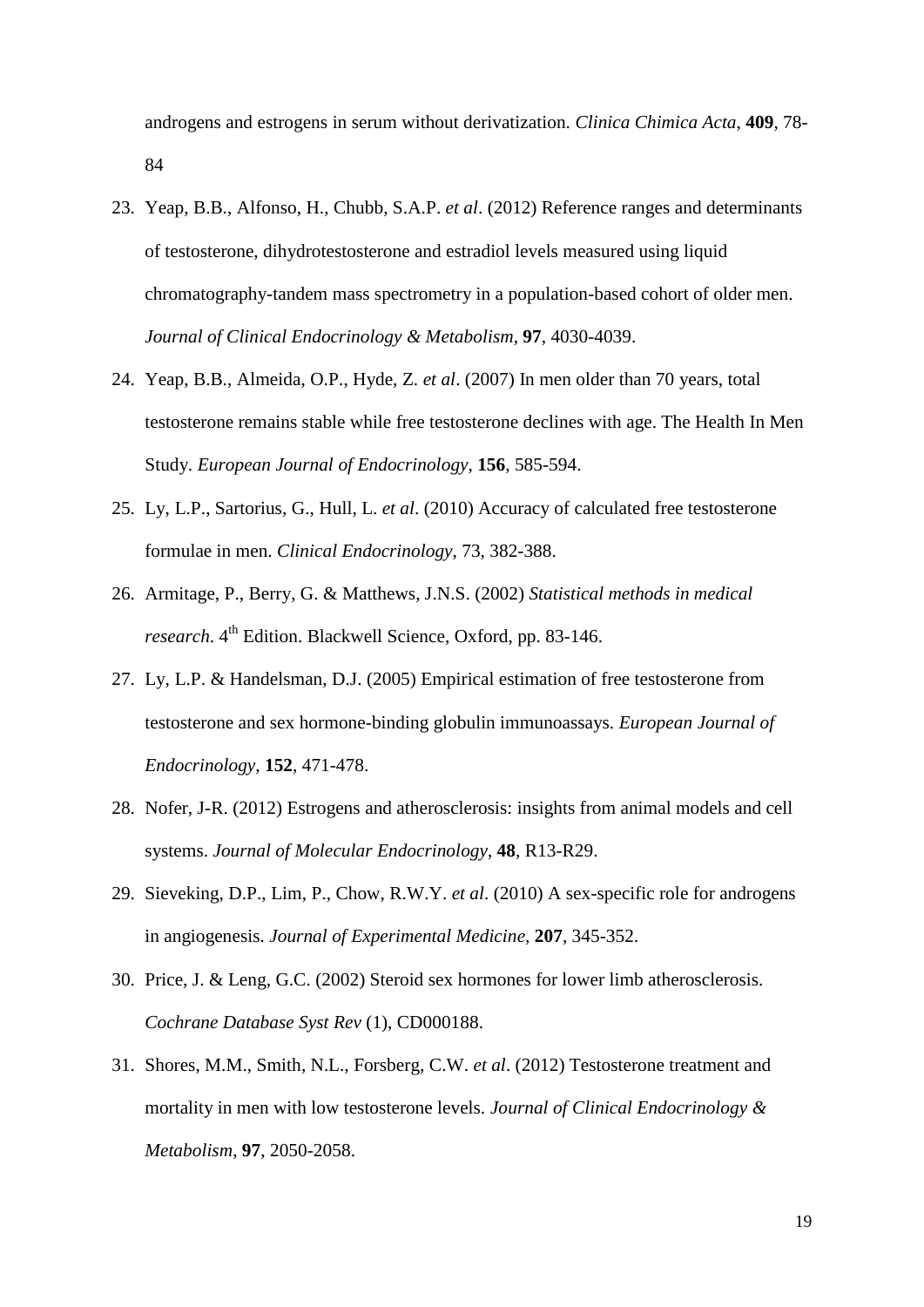- 32. Wu, F.C.W. (2012) Caveat emptor: does testosterone treatment reduce mortality in men? *Journal of Clinical Endocrinology & Metabolism*, **97**, 1884-1886.
- 33. Basaria, S., Coviello, A.D., Travison, T.G. et al. (2010) Adverse events associated with testosterone administration. *New England Journal of Medicine*, **363**, 109-122.

## **Figure legends**

## **Figure 1**

Participant flow chart showing how the cohort of 2,703 men was derived.

## **Figure 2**

Percentages of the 2,703 community-dwelling men aged 70-89 years reporting lower limb intermittent claudication pain according to deciles of (A) testosterone, (B) dihydrotestoterone,

(C) calculated free testosterone and (D) sex hormone-binding globulin.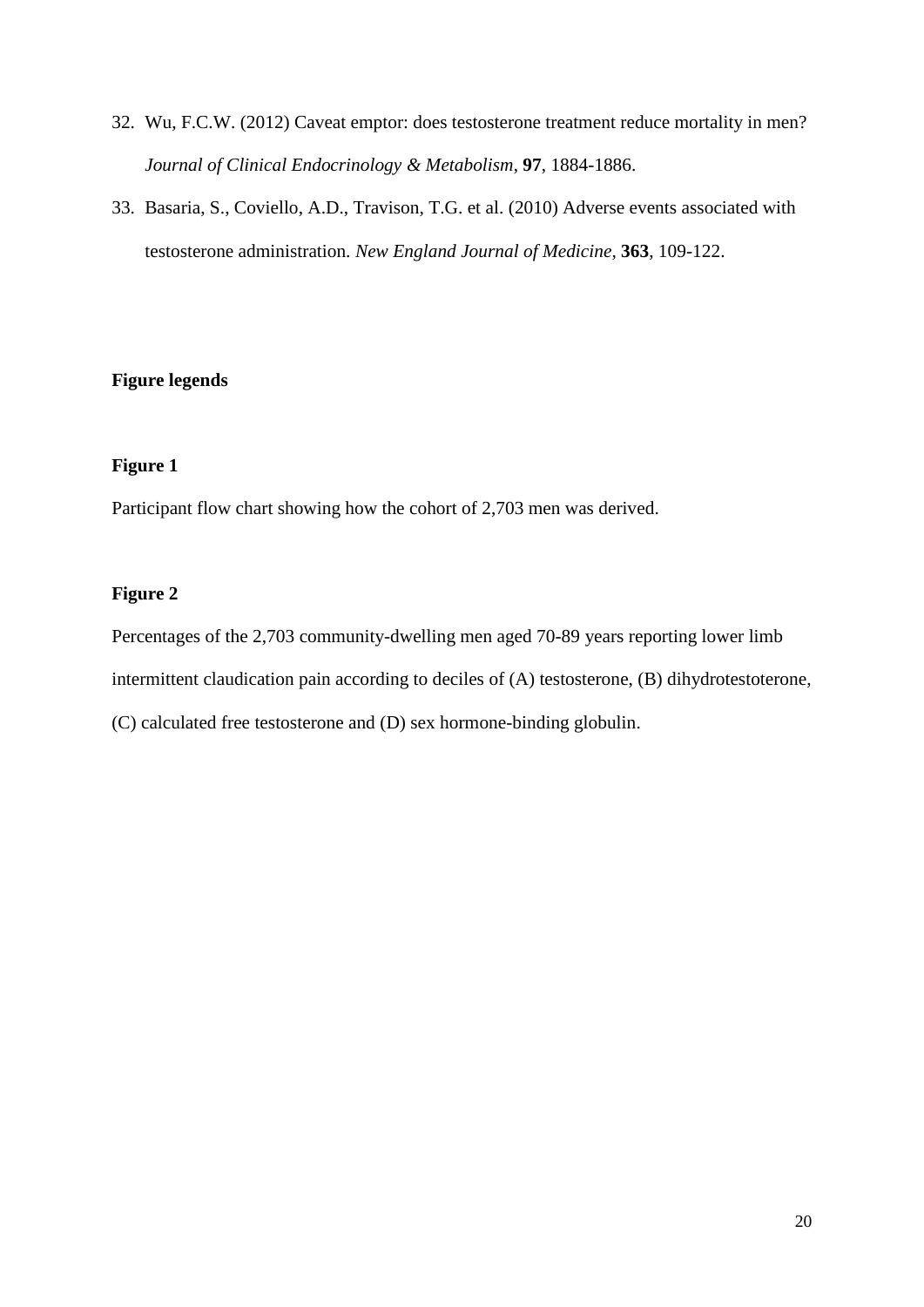## **Table 1**

Characteristics of 2,703 community-dwelling men aged 70-89 years, stratified according to whether no leg pain or intermittent claudication was present. Data are shown as number (%) or mean  $\pm$  SD.

| Variable                        | No claudication<br>$N = 2,435$ | Claudication<br>$N = 268$ | P value |
|---------------------------------|--------------------------------|---------------------------|---------|
| Age 71-74 yrs                   | 981 (40.3)                     | 73 (27.2)                 |         |
| 75-79 yrs                       | 1,022(42.0)                    | 117 (43.7)                | 0.006   |
| 80-84 yrs                       | 368(15.1)                      | 57(21.3)                  | < 0.001 |
| 85-89 yrs                       | 64(2.6)                        | 21(7.8)                   | < 0.001 |
| Completed high school           | 1,215(49.9)                    | 117 (43.7)                | 0.052   |
| Never smoker                    | 870 (35.7)                     | 52(19.4)                  |         |
| Past smoker                     | 1,442(59.2)                    | 191 (71.3)                | < 0.001 |
| Current smoker                  | 122(5.0)                       | 25(9.3)                   | < 0.001 |
| BMI $\geq$ 25 kg/m <sup>2</sup> | 1,502(61.7)                    | 187 (69.8)                | 0.01    |
| WHR $\geq 0.90$                 | 2,010 (82.6)                   | 249 (92.9)                | < 0.001 |
| Hypertension                    | 1,838(75.5)                    | 229 (86.7)                | < 0.001 |
| Dyslipidemia                    | 1,711(70.3)                    | 224 (83.6)                | < 0.001 |
| <b>Diabetes</b>                 | 338 (13.9)                     | 59 (22.0)                 | < 0.001 |
| <b>CVD</b>                      | 665 (28.6)                     | 146(56.6)                 | < 0.001 |
| Creatinine (µmol/L)             | $91.3 \pm 29.3$                | $105.6 \pm 37.4$          | < 0.001 |
| Total Testosterone (nmol/L)     | $13.5 \pm 4.8$                 | $11.7 \pm 4.6$            | < 0.001 |
| Calculated free T (pmol/L)      | $189.9 \pm 53.5$               | $169.3 \pm 54.1$          | < 0.001 |
| Dihydrotestosterone (nmol/L)    | $1.5 \pm 0.7$                  | $1.3 \pm 0.7$             | < 0.001 |
| Estradiol (pmol/L)              | $73.8 \pm 29.3$                | $71.1 \pm 28.0$           | 0.165   |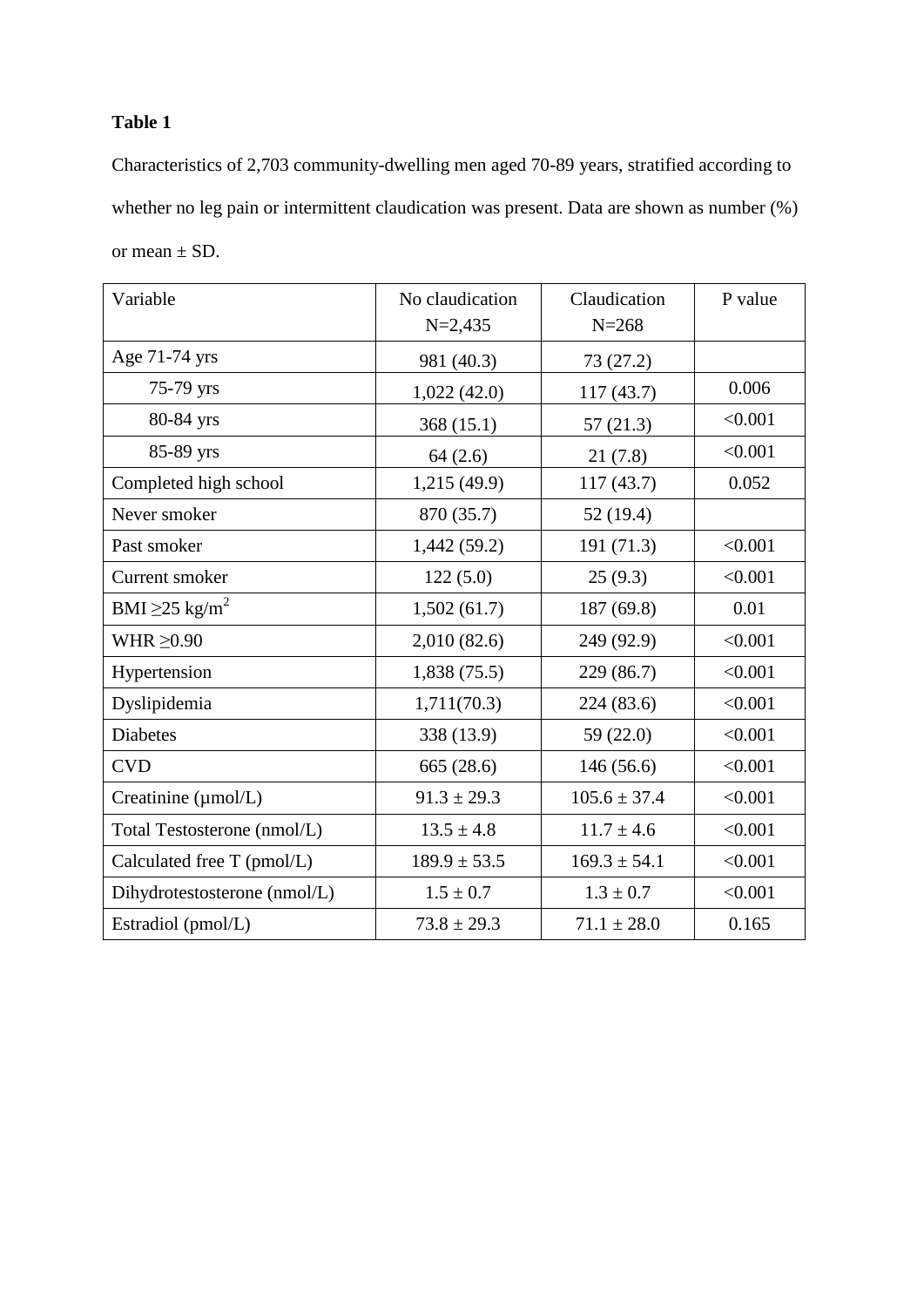## **Table 2**

A: Associations of T, DHT, E2, calculated free T and SHBG as continuous variables with presence of claudication in 2,703 community-dwelling men aged 70-89 years. B: Multivariable model incorporating both T and SHBG. OR=odds ratio per 1 SD increase in hormone values, CI=confidence interval.

## A:

| Variable          | Range          | Univariate                | Model 1                   | Model 2                | Model 3                 |
|-------------------|----------------|---------------------------|---------------------------|------------------------|-------------------------|
|                   |                | OR (95% CI) p-value       | OR (95% CI) p-value       | OR (95% CI) p-value    | OR (95% CI) p-value     |
| $T$ (nmol/L)      | $0.31 - 46.50$ | $0.66(0.57-0.76)$ < 0.001 | $0.73(0.63-0.84) < 0.001$ | $0.78(0.67-0.90)0.001$ | $0.80(0.69-0.94)$ 0.006 |
| $DHT$ (nmol/L)    | $0.12 - 7.20$  | $0.73(0.63-0.84)$ < 0.001 | $0.81(0.69-0.93)0.004$    | $0.84(0.72-0.98)0.024$ | $0.86(0.73-1.00)$ 0.048 |
| $E2$ (pmol/L)     | 2.3-237.9      | $0.91(0.80-1.04)0.165$    | $0.95(0.83-1.08)0.411$    | $0.97(0.84-1.11)0.620$ | $0.96(0.83-1.11)$ 0.565 |
| Free $T$ (pmol/L) | $5.2 - 699.0$  | $0.66(0.58-0.76)$ < 0.001 | $0.75(0.65-0.86)$ < 0.001 | $0.78(0.67-0.90)0.001$ | $0.81(0.70-0.94)$ 0.005 |
| $SHBG$ (nmol/L)   | $5.6 - 181.0$  | $0.77(0.66-0.89) < 0.001$ | $0.75(0.64-0.88)$ < 0.001 | $0.83(0.71-0.96)0.016$ | $0.83(0.71-0.98)0.025$  |

## B:

| Variable        | Range          | Univariate                     | Model 1                        | Model 2                        | Model 3                        |
|-----------------|----------------|--------------------------------|--------------------------------|--------------------------------|--------------------------------|
|                 |                | OR $(95\% \text{ CI})$ p-value | OR $(95\% \text{ CI})$ p-value | OR $(95\% \text{ CI})$ p-value | OR $(95\% \text{ CI})$ p-value |
| $T$ (nmol/L)    | $0.31 - 46.50$ | $0.64(0.54-0.77)<0.001$        | $0.76(0.63-0.91)0.004$         | $0.78(0.65-0.94)0.011$         | $0.82(0.68-0.99)0.041$         |
| $SHBG$ (nmol/L) | 5.6-181.0      | $1.01(0.85-1.19)0.942$         | $0.89(0.74-1.08)0.236$         | $0.95(0.79-1.14)0.602$         | $0.94(0.78-1.13)0.484$         |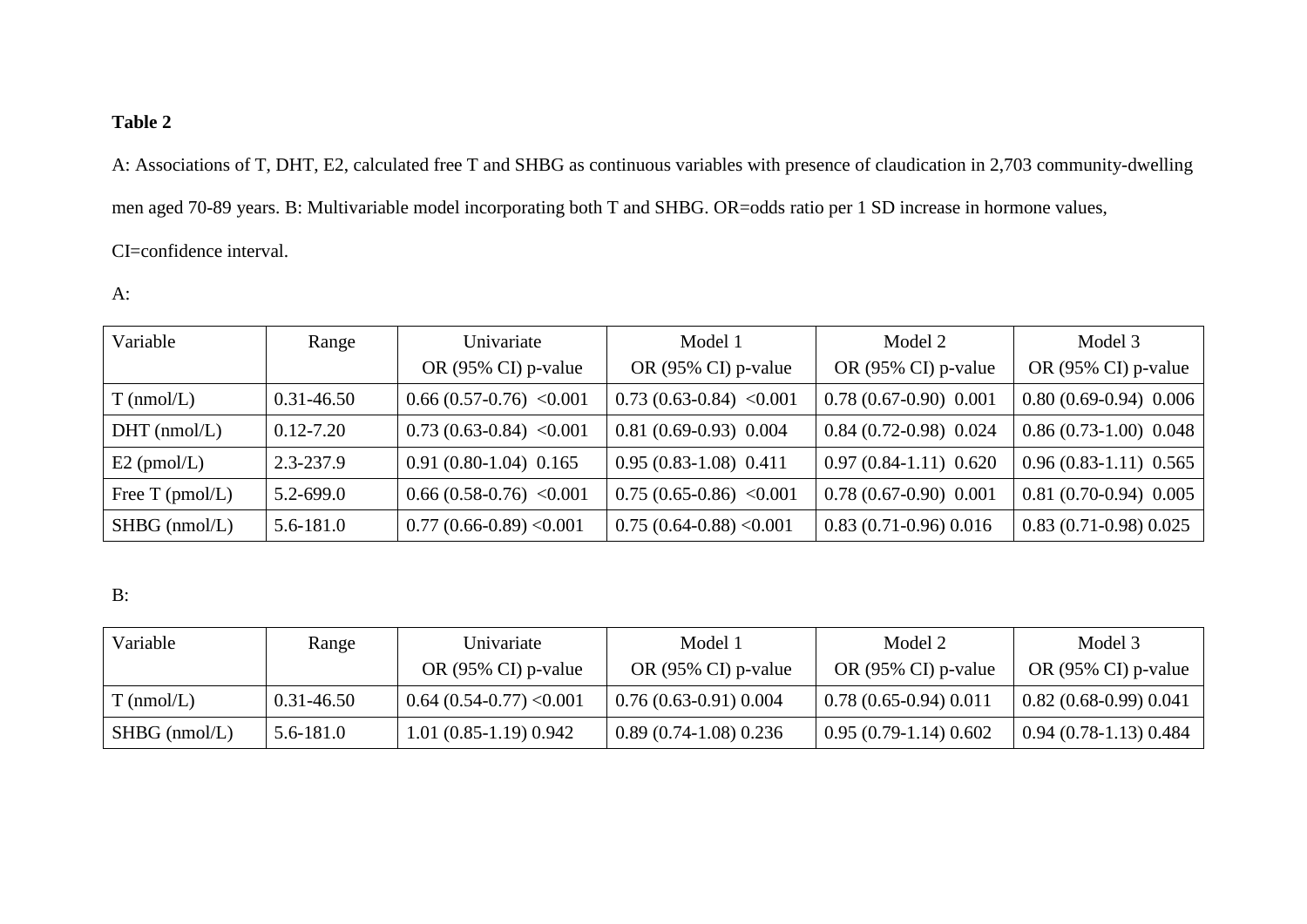Model 1: adjusted for age, smoking, body mass index and waist:hip ratio

Model 2: adjusted for variables in model 1, and for hypertension, dyslipidemia, diabetes and creatinine

Model 3: adjusted for variables in model 2, and for prevalent cardiovascular disease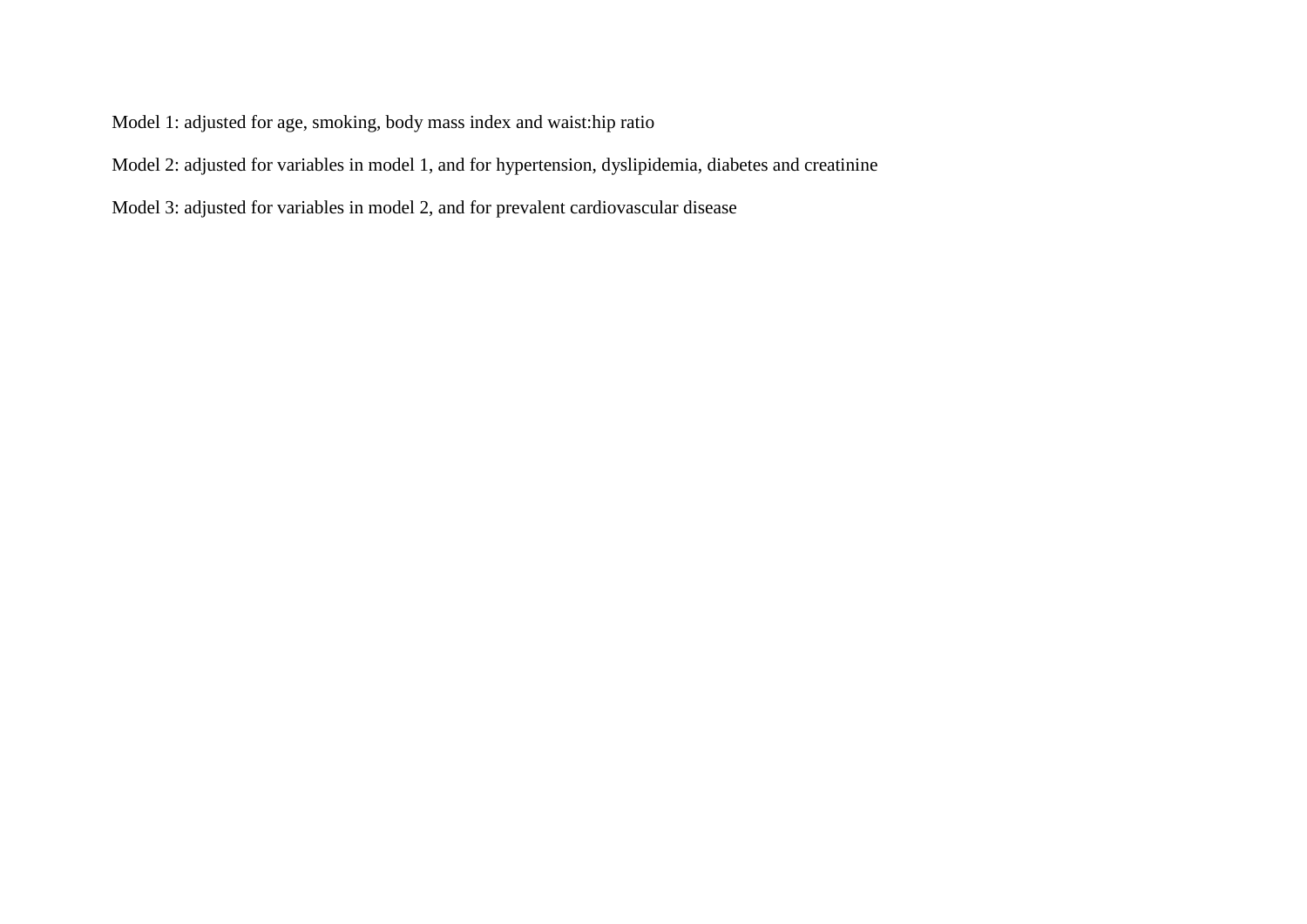# **Table 3**

Associations of T, DHT, E2 and calculated free T and SHBG with claudication examined by logistic regression in 2,703 community-dwelling men aged 70-89 years. Hormones are analysed as quartiles, with the lowest quartile (Q1) as the reference group. OR=odds ratio, CI=confidence interval.

|                 |                | Range         | N <sub>o</sub><br>Claudication<br>$N(\%)$ | Claudication<br>N(%) | Univariate<br>OR (95% CI) | Model 1<br>OR (95% CI) | Model 2<br>OR (95% CI) | Model 3<br>OR (95% CI) |
|-----------------|----------------|---------------|-------------------------------------------|----------------------|---------------------------|------------------------|------------------------|------------------------|
| $T$ (nmol/L)    | Q <sub>1</sub> | 0.31-9.82     | 527(21.6)                                 | 100(37.3)            |                           |                        |                        |                        |
|                 | Q <sub>2</sub> | 9.82-12.53    | 607(24.9)                                 | 63(23.5)             | $0.55(0.39-0.77)$         | $0.59(0.42-0.84)$      | $0.63(0.44-0.89)$      | $0.60(0.42-0.87)$      |
|                 | Q <sub>3</sub> | 12.56-15.72   | 629(25.8)                                 | 60(22.4)             | $0.50(0.36-0.71)$         | $0.57(0.41-0.81)$      | $0.64(0.45-0.92)$      | $0.67(0.46-0.96)$      |
|                 | Q4             | 15.75-46.50   | 672(27.6)                                 | 45(16.8)             | $0.35(0.24-0.51)$         | $0.45(0.30-0.66)$      | $0.51(0.34-0.76)$      | $0.54(0.36-0.81)$      |
| $DHT$ (nmol/L)  | Q1             | $0.12 - 0.92$ | 547(22.7)                                 | 86 (33.0)            |                           |                        |                        |                        |
|                 | Q <sub>2</sub> | $0.93 - 1.34$ | 585 (24.3)                                | 64(24.5)             | $0.70(0.49-0.98)$         | $0.73(0.52-1.04)$      | $0.73(0.51-1.05)$      | $0.71(0.49-1.04)$      |
|                 | Q <sub>3</sub> | 1.34-1.83     | 614(25.5)                                 | 64(24.5)             | $0.66(0.47-0.93)$         | $0.79(0.55-1.12)$      | $0.82(0.58-1.18)$      | $0.86(0.59-1.24)$      |
|                 | Q4             | 1.83-7.20     | 664 (27.6)                                | 47(18.0)             | $0.45(0.31-0.65)$         | $0.56(0.38-0.83)$      | $0.62(0.42-0.91)$      | $0.64(0.43-0.95)$      |
| $E2$ (pmol/L)   | Q1             | $3.4 - 53.6$  | 611(25.2)                                 | 75(28.2)             |                           |                        |                        |                        |
|                 | Q <sub>2</sub> | 54.0-70.1     | 588 (24.3)                                | 68 (25.6)            | $0.94(0.67-1.33)$         | $0.93(0.66-1.33)$      | $0.98(0.69-1.41)$      | $0.92(0.63-1.33)$      |
|                 | Q <sub>3</sub> | 70.2-89.9     | 608(25.1)                                 | 64(24.1)             | $0.86(0.60-1.22)$         | $0.88(0.62 - 1.26)$    | $0.90(0.63-1.30)$      | $0.81(0.56-1.19)$      |
|                 | Q <sub>4</sub> | 90.0-237.9    | 616(25.4)                                 | 59(22.2)             | $0.78(0.54-1.12)$         | $0.86(0.60-1.25)$      | $0.91(0.62-1.32)$      | $0.88(0.60-1.29)$      |
| Free T (pmol/L) | Q <sub>1</sub> | 5.2-150.4     | 515(21.6)                                 | 91 (34.6)            |                           |                        |                        |                        |
|                 | Q <sub>2</sub> | 150.4-182.6   | 579 (24.2)                                | 74(28.1)             | $0.72(0.52-1.01)$         | $0.83(0.59-1.16)$      | $0.86(0.61-1.21)$      | $0.79(0.55-1.13)$      |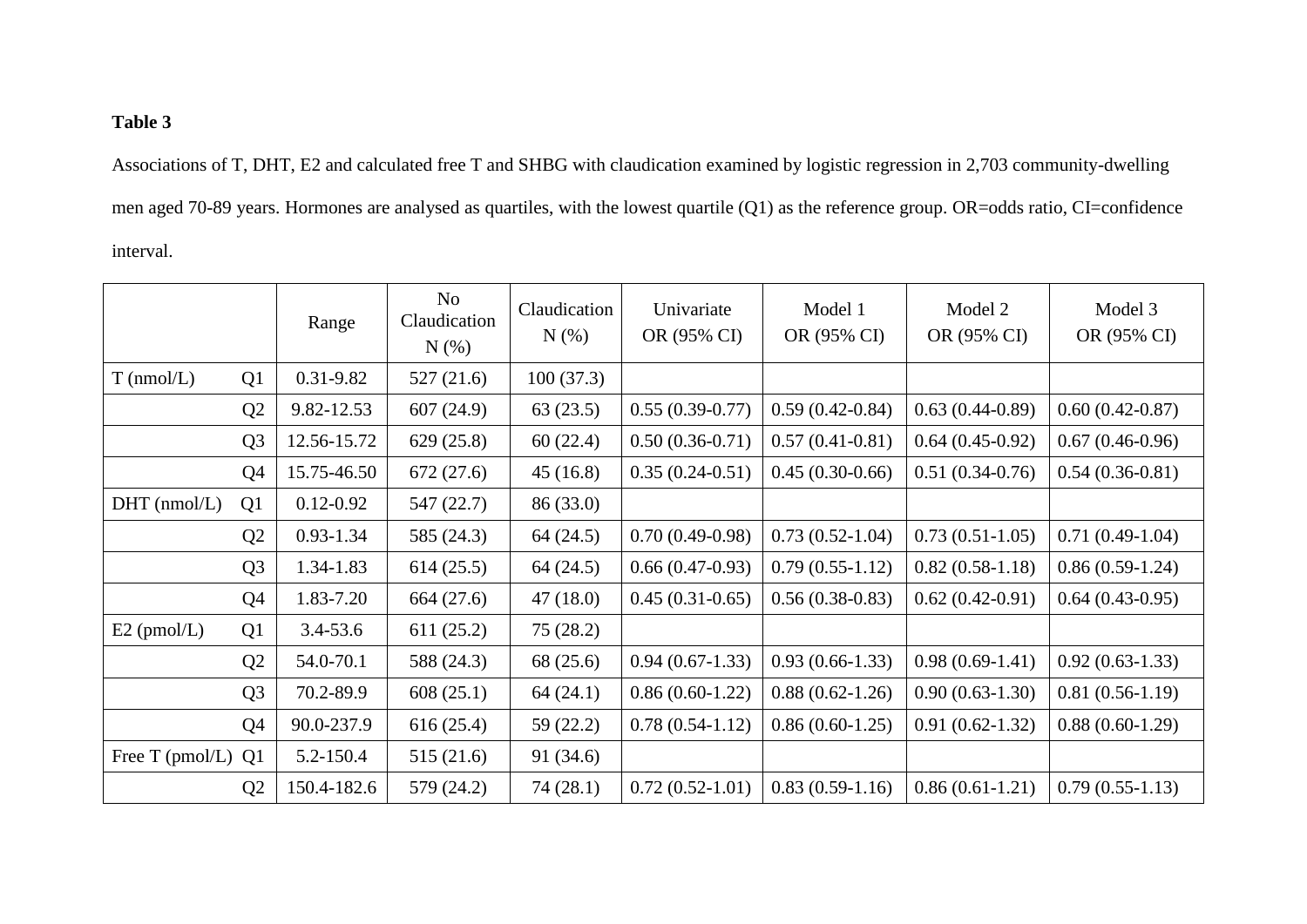| Q <sub>3</sub>       | 182.7-216.3  | 637(26.7)  | 51(19.4)  | $0.45(0.32-0.65)$ | $0.54(0.37-0.78)$ | $0.59(0.40-0.86)$ | $0.62(0.42-0.91)$ |
|----------------------|--------------|------------|-----------|-------------------|-------------------|-------------------|-------------------|
| Ο4                   | 216.4-699.0  | 657(27.5)  | 47 (17.9) | $0.40(0.28-0.59)$ | $0.55(0.37-0.81)$ | $0.61(0.41-0.92)$ | $0.65(0.43-0.98)$ |
| $SHBG$ (nmol/L) $Q1$ | $5.6 - 31.5$ | 569 (23.8) | 87(33.1)  |                   |                   |                   |                   |
| O2                   | 31.6-39.6    | 579 (24.2) | 67(25.5)  | $0.76(0.54-1.06)$ | $0.71(0.50-1.00)$ | $0.83(0.58-1.19)$ | $0.89(0.62-1.30)$ |
| Q3                   | 39.7-50.4    | 608(25.5)  | 66(25.1)  | $0.71(0.51-1.00)$ | $0.65(0.46-0.93)$ | $0.77(0.54-1.10)$ | $0.82(0.56-1.19)$ |
| O4                   | 50.5-181.0   | 632(26.5)  | 43(16.3)  | $0.44(0.30-0.65)$ | $0.42(0.28-0.63)$ | $0.53(0.35-0.79)$ | $0.54(0.35-0.83)$ |

Model 1: adjusted for age, smoking, body mass index and waist:hip ratio

Model 2: adjusted for variables in model 1, and for hypertension, dyslipidemia, diabetes and creatinine

Model 3: adjusted for variables in model 2, and for prevalent cardiovascular disease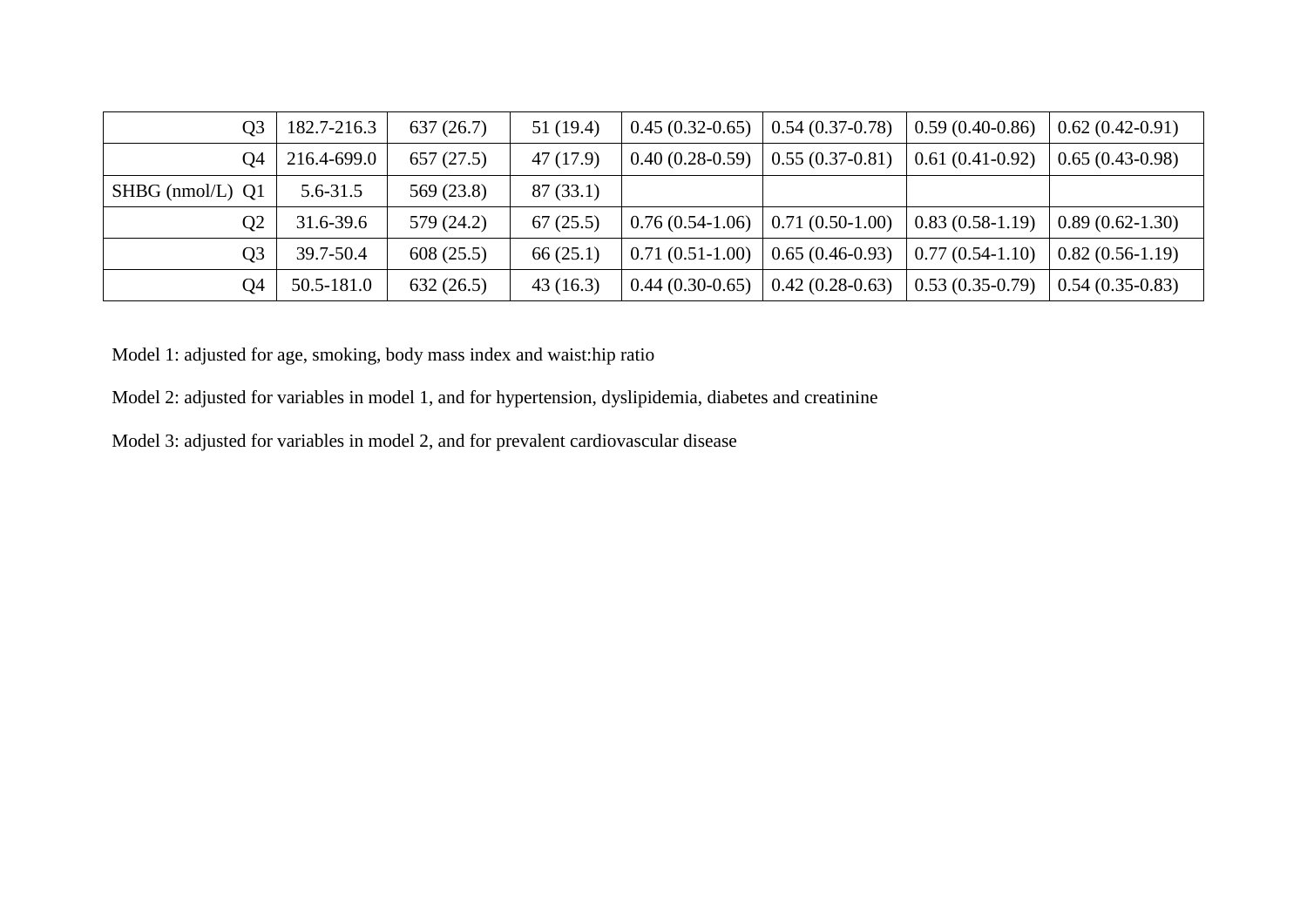# **Figure 1**